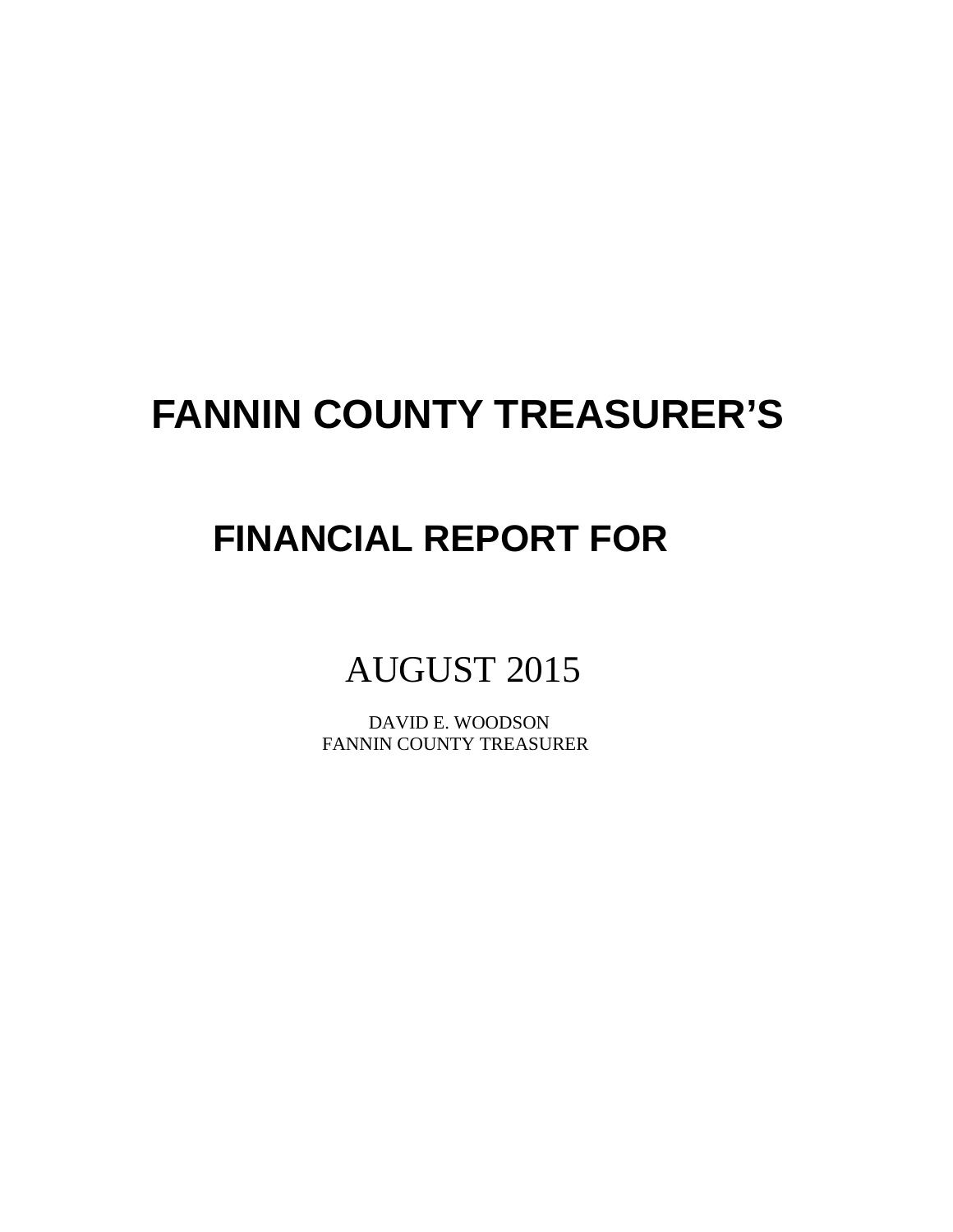| TIME:04:23 PM        |                                                                                                                                       |          |        |                                                                                                 | PREPARER:0007 |
|----------------------|---------------------------------------------------------------------------------------------------------------------------------------|----------|--------|-------------------------------------------------------------------------------------------------|---------------|
| RECEIPT              | S RECEIVED FROM                                                                                                                       | RECEIVED | POSTED | NO DESCRIPTION                                                                                  | AMOUNT        |
| 0000150867 P TEXPOOL | BANK: 10-103-175 TEXPOOL                                                                                                              |          |        | 08-01-2015  08-01-2015  01 JULY  2015 INTEREST<br>INCOME:10-360-100 INTEREST EARNINGS           | 188.17        |
|                      |                                                                                                                                       |          |        | 02 JULY 2015 INTEREST                                                                           | 0.93          |
|                      | BANK: 21-103-175 TEXPOOL                                                                                                              |          |        | INCOME: 21-360-100 INTEREST EARNINGS<br>03 JULY 2015 INTEREST                                   | 8.14          |
|                      | BANK: 22-103-175 TEXPOOL                                                                                                              |          |        | INCOME: 22-360-100 INTEREST EARNINGS<br>04 JULY 2015 INTEREST                                   | 12.17         |
|                      | BANK: 23-103-175 TEXPOOL                                                                                                              |          |        | INCOME: 23-360-100 INTEREST EARNINGS<br>05 JULY 2015 INTEREST                                   | 6.79          |
|                      | BANK: 24-103-175 TEXPOOL                                                                                                              |          |        | INCOME: 24-360-100 INTEREST EARNING<br>06 JULY 2015 INTEREST                                    | 0.93          |
|                      | BANK:38-103-175 IHC CO-OP GIN TEXPOOL                                                                                                 |          |        | INCOME: 38-360-100 INTEREST EARNINGS<br>07 JULY 2015 INTEREST                                   | 0.31          |
|                      | BANK: 39-103-175 B.R. COOPER-TEXPOOL                                                                                                  |          |        | INCOME: 39-360-100 INTEREST EARNINGS<br>08 JULY 2015 INTEREST                                   | 7.06          |
|                      | BANK: 70-103-175 TEXPOOL                                                                                                              |          |        | INCOME: 70-360-100 INTEREST EARNINGS                                                            | 2.10          |
|                      | BANK: 92-103-175 TEXPOOL                                                                                                              |          |        | 09 JULY 2015 INTEREST<br>INCOME: 92-360-100 INTEREST EARNINGS                                   |               |
|                      |                                                                                                                                       |          |        | TOTAL RECEIPT AMOUNT ----->                                                                     | 226.60        |
|                      | 0000150868 P COMPTROLLER JUDICIARY<br>BANK:10-103-100 GENERAL-COMBINED FUNDS CHECKING                                                 |          |        | 08-03-2015 08-03-2015 01 ASST. PROSECUTOR LONGEVITY<br>INCOME:10-370-151 ASST. DA LONGEVITY PAY | 540.00        |
|                      |                                                                                                                                       |          |        | TOTAL RECEIPT AMOUNT ----->                                                                     | 540.00        |
|                      | 0000150869 P TEXAS ASSOCIATION OF COUNTIES<br>BANK:10-103-100 GENERAL-COMBINED FUNDS CHECKING                                         |          |        | INCOME:10-560-454 R & M AUTOMOBILES                                                             | 3,436.95      |
|                      |                                                                                                                                       |          |        | TOTAL RECEIPT AMOUNT ----->                                                                     | 3,436.95      |
|                      | 0000150870 P TEXAS ASSOCIATION OF COUNTIES 08-03-2015 08-03-2015 01 TOWING EXPENSE<br>BANK:10-103-100 GENERAL-COMBINED FUNDS CHECKING |          |        | INCOME:10-560-454 R & M AUTOMOBILES                                                             | 100.00        |
|                      |                                                                                                                                       |          |        | TOTAL RECEIPT AMOUNT ----->                                                                     | 100.00        |
|                      | 0000150871 P BOBBY HOWERY                                                                                                             |          |        | 08-03-2015  08-03-2015  01 COMMISSION ON CANDY MACHINE                                          | 74.97         |
|                      | BANK:10-103-100 GENERAL-COMBINED FUNDS CHECKING                                                                                       |          |        | INCOME:10-370-509 CANDY MACHINE COMMISSION<br>TOTAL RECEIPT AMOUNT ----->                       | 74.97         |
|                      | 0000150872 P VISION MEDIA GROUP, INC.                                                                                                 |          |        | 08-04-2015  08-04-2015  01  AUG.  2015 - TOWER RENTAL                                           | 200.00        |
|                      | BANK:10-103-100 GENERAL-COMBINED FUNDS CHECKING                                                                                       |          |        | INCOME:10-370-100 KFYN-RADIO TOWER RENT<br>TOTAL RECEIPT AMOUNT ----->                          | 200.00        |
|                      | 0000150873 P BRANDON CAFFEE                                                                                                           |          |        | 08-04-2015  08-04-2015  01 PARKING REIMBURSEMENT                                                | 9.03          |
|                      | BANK:89-103-189 CASH-TJJD-A                                                                                                           |          |        | INCOME:89-575-427 TRAVEL AND TRAINING<br>TOTAL RECEIPT AMOUNT ----->                            | 9.03          |
|                      | 0000150874 P W. A. FERRELL SR.                                                                                                        |          |        | 08-04-2015  08-04-2015  01 TIN HORN                                                             | 250.00        |
|                      | BANK:21-103-100 R&B#1-COMBINED FUNDS CHECKING                                                                                         |          |        | INCOME: 21-370-145 REIMBURSEMENT OF MATERIALS<br>TOTAL RECEIPT AMOUNT ----->                    | 250.00        |
|                      | 0000150875 P DAVID NEAL WILLIAMS                                                                                                      |          |        |                                                                                                 | 183.60        |
|                      | BANK:21-103-100 R&B#1-COMBINED FUNDS CHECKING                                                                                         |          |        | INCOME:21-370-145 REIMBURSEMENT OF MATERIALS<br>TOTAL RECEIPT AMOUNT ----->                     | 183.60        |
|                      | 0000150876 P DALE R. ROSE - ATTORNEY AT 68-04-2015 08-04-2015 01 SERVICE - CIVIL SUIT- CONSTABLE                                      |          |        |                                                                                                 | 70.00         |
|                      | BANK:10-103-100 GENERAL-COMBINED FUNDS CHECKING                                                                                       |          |        | INCOME:10-340-550 CONSTABLE FEES                                                                |               |

TOTAL RECEIPT AMOUNT -----> 70.00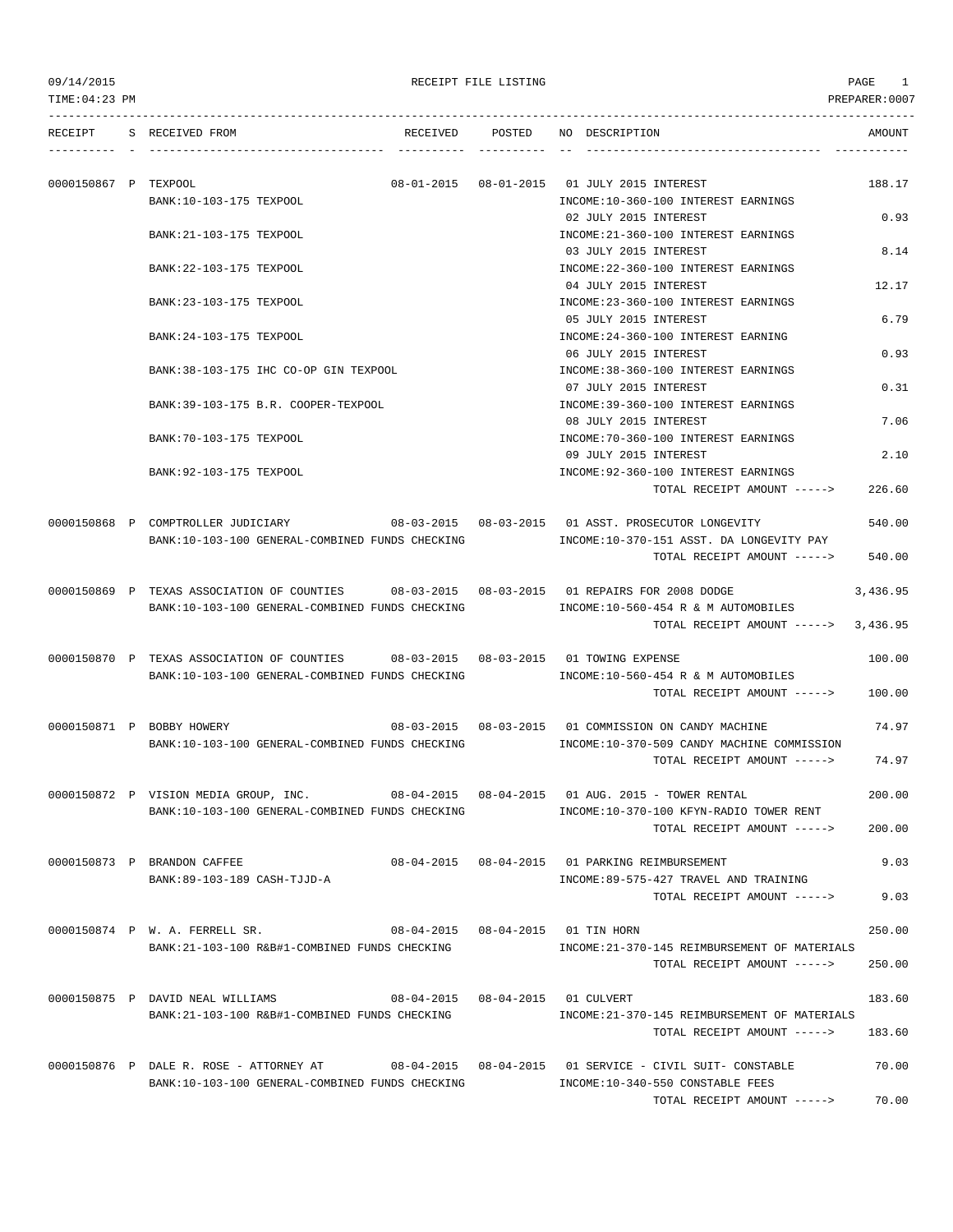| 09/14/2015           |                                                                                     | RECEIPT FILE LISTING           |                                                                                                                                       | PAGE<br>2             |
|----------------------|-------------------------------------------------------------------------------------|--------------------------------|---------------------------------------------------------------------------------------------------------------------------------------|-----------------------|
| TIME: 04:23 PM       |                                                                                     |                                |                                                                                                                                       | PREPARER:0007         |
| RECEIPT              | S RECEIVED FROM<br>RECEIVED                                                         | POSTED                         | NO DESCRIPTION                                                                                                                        | AMOUNT                |
|                      | 0000150877 P MINOR & JESTER P.C.<br>BANK:10-103-100 GENERAL-COMBINED FUNDS CHECKING |                                | 08-04-2015  08-04-2015  01 SERVE PAPERS - DOUGLAS<br>INCOME:10-340-550 CONSTABLE FEES<br>TOTAL RECEIPT AMOUNT ----->                  | 70.00<br>70.00        |
|                      |                                                                                     |                                |                                                                                                                                       |                       |
|                      | 0000150878 P COUNTY CLERK<br>BANK:56-103-156 CASH-F C SHERIFF FORFEITURE            |                                | 08-05-2015  08-05-2015  01 RESTITUTION - WILLIAMS  48187<br>INCOME: 56-370-130 REFUNDS & MISCELLANEOUS<br>TOTAL RECEIPT AMOUNT -----> | 12.24<br>12.24        |
|                      | 0000150879 P JR&R INVESTMENTS, LTD                                                  |                                | 08-05-2015  08-05-2015  01  ROAD EMULSIONS                                                                                            | 3,500.00              |
|                      | BANK:22-103-100 R&B#2- COMBINED FUNDS CHECKING                                      |                                | INCOME:22-370-145 REIMBURSEMENT OF MATERIALS<br>TOTAL RECEIPT AMOUNT ----->                                                           | 3,500.00              |
|                      | 0000150880 P APPRAISAL DISTRICT<br>BANK:10-103-100 GENERAL-COMBINED FUNDS CHECKING  | 08-05-2015 08-05-2015 01 TAXES | INCOME:10-310-110 CURRENT TAXES<br>02 TAXES                                                                                           | 20,304.05<br>1,033.06 |
|                      | BANK:21-103-100 R&B#1-COMBINED FUNDS CHECKING                                       |                                | INCOME: 21-310-110 CURRENT TAXES<br>03 TAXES                                                                                          | 1,106.82              |
|                      | BANK: 22-103-100 R&B#2- COMBINED FUNDS CHECKING                                     |                                | INCOME: 22-310-110 CURRENT TAXES<br>04 TAXES                                                                                          | 1,672.44              |
|                      | BANK:23-103-100 R&B#3-COMBINED FUNDS CHECKING                                       |                                | INCOME: 23-310-110 CURRENT TAXES<br>05 TAXES                                                                                          | 885.54                |
|                      | BANK: 24-103-100 R&B#4- COMBINED FUNDS CHECKING                                     |                                | INCOME: 24-310-110 CURRENT TAXES<br>06 TAXES                                                                                          | 3, 247.22             |
|                      | BANK:10-103-100 GENERAL-COMBINED FUNDS CHECKING                                     |                                | INCOME:10-310-120 DELINQUENT TAXES<br>07 TAXES                                                                                        | 163.37                |
|                      | BANK: 21-103-100 R&B#1-COMBINED FUNDS CHECKING                                      |                                | INCOME: 21-310-120 DELINQUENT TAXES<br>08 TAXES                                                                                       | 175.03                |
|                      | BANK:22-103-100 R&B#2- COMBINED FUNDS CHECKING                                      |                                | INCOME: 22-310-120 DELINQUENT TAXES<br>09 TAXES                                                                                       | 264.48                |
|                      | BANK: 23-103-100 R&B#3-COMBINED FUNDS CHECKING                                      |                                | INCOME: 23-310-120 DELINQUENT TAXES<br>10 TAXES                                                                                       | 140.04                |
|                      | BANK:24-103-100 R&B#4- COMBINED FUNDS CHECKING                                      |                                | INCOME: 24-310-120 DELINQUENT TAXES<br>TOTAL RECEIPT AMOUNT -----> 28,992.05                                                          |                       |
|                      | 0000150881 P DEBRA K. WOOLEY                                                        |                                | 08-05-2015  08-05-2015  01  AUG. 2015  COBRA                                                                                          | 687.62                |
|                      | BANK:95-100-100 PAYROLL CASH                                                        |                                | INCOME: 95-370-130 REFUNDS & MISCELLANEOUS<br>TOTAL RECEIPT AMOUNT ----->                                                             | 687.62                |
|                      | 08-05-2015  08-05-2015  01 CHECK FEES<br>0000150882 P DA TRUST FUND                 |                                |                                                                                                                                       | 170.00                |
|                      | BANK: 36-103-136 D. A. FEE CASH ACCT.                                               |                                | INCOME: 36-340-475 DISTRICT ATTORNEY FEES<br>TOTAL RECEIPT AMOUNT ----->                                                              | 170.00                |
|                      | 0000150883 P DA TRUST FUND<br>BANK:10-103-100 GENERAL-COMBINED FUNDS CHECKING       |                                | 08-05-2015  08-05-2015  01 ADMIN. FEES AND CERTIFIED<br>INCOME:10-340-475 DISTRICT ATTORNEY FEES                                      | 14.35                 |
|                      | BANK:10-103-100 GENERAL-COMBINED FUNDS CHECKING                                     |                                | 02 ADMIN. FEES AND CERTIFIED<br>INCOME:10-475-311 POSTAL EXPENSES                                                                     | 17.19                 |
|                      |                                                                                     |                                | TOTAL RECEIPT AMOUNT ----->                                                                                                           | 31.54                 |
| 0000150884 P TAX A/C | BANK:10-103-100 GENERAL-COMBINED FUNDS CHECKING                                     |                                | 08-05-2015  08-05-2015  01 WEEK 7/31/15  232 TITLES<br>INCOME:10-321-250 COMMISSION ON CAR TITLES                                     | 1,160.00              |
|                      |                                                                                     |                                | TOTAL RECEIPT AMOUNT -----> 1,160.00                                                                                                  |                       |
| 0000150885 P TAX A/C | BANK:10-103-100 GENERAL-COMBINED FUNDS CHECKING                                     |                                | 08-05-2015  08-05-2015  01 WEEK 7/24/15  150 TITLES<br>INCOME:10-321-250 COMMISSION ON CAR TITLES                                     | 750.00                |
|                      |                                                                                     |                                | TOTAL RECEIPT AMOUNT ----->                                                                                                           | 750.00                |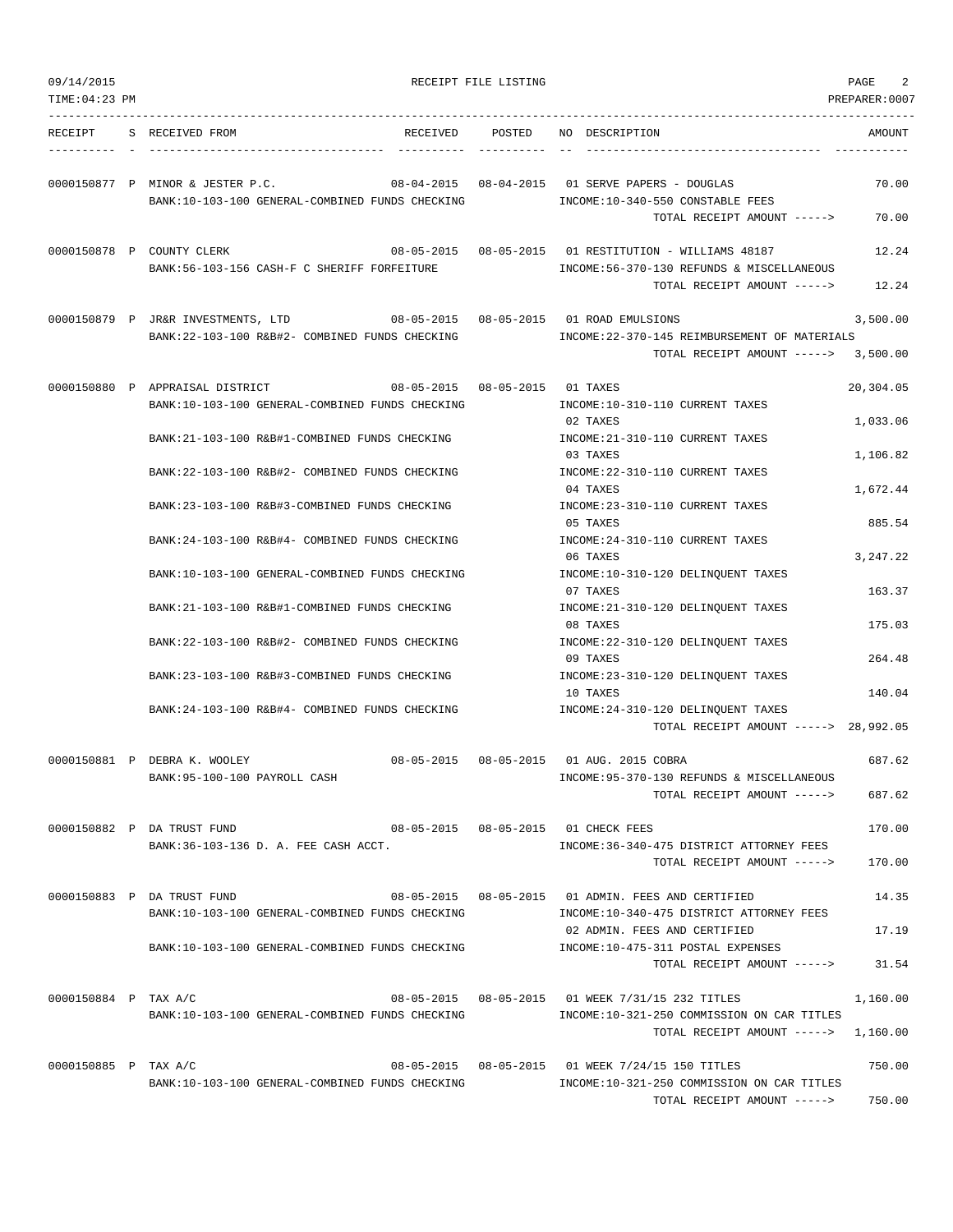09/14/2015 PAGE 3

| TIME: 04: 23 PM      |                         |                                                               |            |                                                                            | PREPARER: 0007 |
|----------------------|-------------------------|---------------------------------------------------------------|------------|----------------------------------------------------------------------------|----------------|
|                      | RECEIPT S RECEIVED FROM |                                                               |            | RECEIVED POSTED NO DESCRIPTION                                             | AMOUNT         |
| 0000150886 P TAX A/C |                         |                                                               |            | 08-05-2015  08-05-2015  01 WEEK 7/24/15                                    | 1,616.30       |
|                      |                         | BANK:10-103-100 GENERAL-COMBINED FUNDS CHECKING               |            | INCOME:10-321-200 COMMISSIONS ON CAR REGIST<br>02 WEEK 7/24/15             | 1,218.25       |
|                      |                         | BANK:21-103-100 R&B#1-COMBINED FUNDS CHECKING                 |            | INCOME: 21-321-300 COUNTY'S ADDITIONAL \$10<br>03 WEEK 7/24/15             | 1,305.22       |
|                      |                         | BANK: 22-103-100 R&B#2- COMBINED FUNDS CHECKING               |            | INCOME: 22-321-300 COUNTY'S ADDITIONAL \$10<br>04 WEEK 7/24/15             | 1,972.24       |
|                      |                         | BANK: 23-103-100 R&B#3-COMBINED FUNDS CHECKING                |            | INCOME: 23-321-300 COUNTY'S ADDITIONAL \$10<br>05 WEEK 7/24/15             | 1,044.29       |
|                      |                         | BANK:24-103-100 R&B#4- COMBINED FUNDS CHECKING                |            | INCOME: 24-321-300 COUNTY'S ADDITIONAL \$10<br>TOTAL RECEIPT AMOUNT -----> |                |
|                      |                         |                                                               |            |                                                                            | 7,156.30       |
| 0000150887 P TAX A/C |                         |                                                               |            | 08-05-2015  08-05-2015  01 WEEK 7/31/15                                    | 58.90          |
|                      |                         | BANK:10-103-100 GENERAL-COMBINED FUNDS CHECKING               |            | INCOME:10-321-200 COMMISSIONS ON CAR REGIST<br>02 WEEK 7/31/15             | 68.16          |
|                      |                         | BANK:21-103-100 R&B#1-COMBINED FUNDS CHECKING                 |            | INCOME: 21-321-300 COUNTY'S ADDITIONAL \$10<br>03 WEEK 7/31/15             | 73.04          |
|                      |                         | BANK:22-103-100 R&B#2- COMBINED FUNDS CHECKING                |            | INCOME: 22-321-300 COUNTY'S ADDITIONAL \$10<br>04 WEEK 7/31/15             | 110.36         |
|                      |                         | BANK:23-103-100 R&B#3-COMBINED FUNDS CHECKING                 |            | INCOME: 23-321-300 COUNTY'S ADDITIONAL \$10                                |                |
|                      |                         | BANK: 24-103-100 R&B#4- COMBINED FUNDS CHECKING               |            | 05 WEEK 7/31/15<br>INCOME: 24-321-300 COUNTY'S ADDITIONAL \$10             | 58.44          |
|                      |                         |                                                               |            | TOTAL RECEIPT AMOUNT ----->                                                | 368.90         |
| 0000150888 P TAX A/C |                         |                                                               |            | 08-05-2015  08-05-2015  01 WEEK 7/24/15                                    | 1.90           |
|                      |                         | BANK:10-103-100 GENERAL-COMBINED FUNDS CHECKING               |            | INCOME:10-321-200 COMMISSIONS ON CAR REGIST<br>02 WEEK 7/24/15             | 2.20           |
|                      |                         | BANK: 21-103-100 R&B#1-COMBINED FUNDS CHECKING                |            | INCOME: 21-321-300 COUNTY'S ADDITIONAL \$10<br>03 WEEK 7/24/15             | 2.35           |
|                      |                         | BANK:22-103-100 R&B#2- COMBINED FUNDS CHECKING                |            | INCOME: 22-321-300 COUNTY'S ADDITIONAL \$10                                |                |
|                      |                         | BANK: 23-103-100 R&B#3-COMBINED FUNDS CHECKING                |            | 04 WEEK 7/24/15<br>INCOME: 23-321-300 COUNTY'S ADDITIONAL \$10             | 3.56           |
|                      |                         |                                                               |            | 05 WEEK 7/24/15                                                            | 1.89           |
|                      |                         | BANK:24-103-100 R&B#4- COMBINED FUNDS CHECKING                |            | INCOME: 24-321-300 COUNTY'S ADDITIONAL \$10<br>TOTAL RECEIPT AMOUNT -----> | 11.90          |
|                      |                         |                                                               |            |                                                                            |                |
| 0000150889 P TAX A/C |                         | 08-05-2015<br>BANK:10-103-100 GENERAL-COMBINED FUNDS CHECKING | 08-05-2015 | 01 WEEK 7/10/15<br>INCOME:10-321-200 COMMISSIONS ON CAR REGIST             | 5.70           |
|                      |                         | BANK: 21-103-100 R&B#1-COMBINED FUNDS CHECKING                |            | 02 WEEK 7/10/15<br>INCOME: 21-321-300 COUNTY'S ADDITIONAL \$10             | 6.59           |
|                      |                         |                                                               |            | 03 WEEK 7/10/15                                                            | 7.07           |
|                      |                         | BANK: 22-103-100 R&B#2- COMBINED FUNDS CHECKING               |            | INCOME: 22-321-300 COUNTY'S ADDITIONAL \$10<br>04 WEEK 7/10/15             | 10.68          |
|                      |                         | BANK: 23-103-100 R&B#3-COMBINED FUNDS CHECKING                |            | INCOME: 23-321-300 COUNTY'S ADDITIONAL \$10                                |                |
|                      |                         | BANK: 24-103-100 R&B#4- COMBINED FUNDS CHECKING               |            | 05 WEEK 7/10/15<br>INCOME: 24-321-300 COUNTY'S ADDITIONAL \$10             | 5.66           |
|                      |                         |                                                               |            | TOTAL RECEIPT AMOUNT ----->                                                | 35.70          |
| 0000150890 P TAX A/C |                         | 08-05-2015<br>BANK:10-103-100 GENERAL-COMBINED FUNDS CHECKING |            | 08-05-2015 01 WEEK 7/17/15<br>INCOME:10-321-200 COMMISSIONS ON CAR REGIST  | 5.70           |
|                      |                         |                                                               |            | 02 WEEK 7/17/15                                                            | 6.59           |
|                      |                         | BANK: 21-103-100 R&B#1-COMBINED FUNDS CHECKING                |            | INCOME: 21-321-300 COUNTY'S ADDITIONAL \$10                                |                |
|                      |                         | BANK: 22-103-100 R&B#2- COMBINED FUNDS CHECKING               |            | 03 WEEK 7/17/15<br>INCOME: 22-321-300 COUNTY'S ADDITIONAL \$10             | 7.07           |
|                      |                         |                                                               |            | 04 WEEK 7/17/15                                                            | 10.68          |
|                      |                         | BANK: 23-103-100 R&B#3-COMBINED FUNDS CHECKING                |            | INCOME: 23-321-300 COUNTY'S ADDITIONAL \$10                                |                |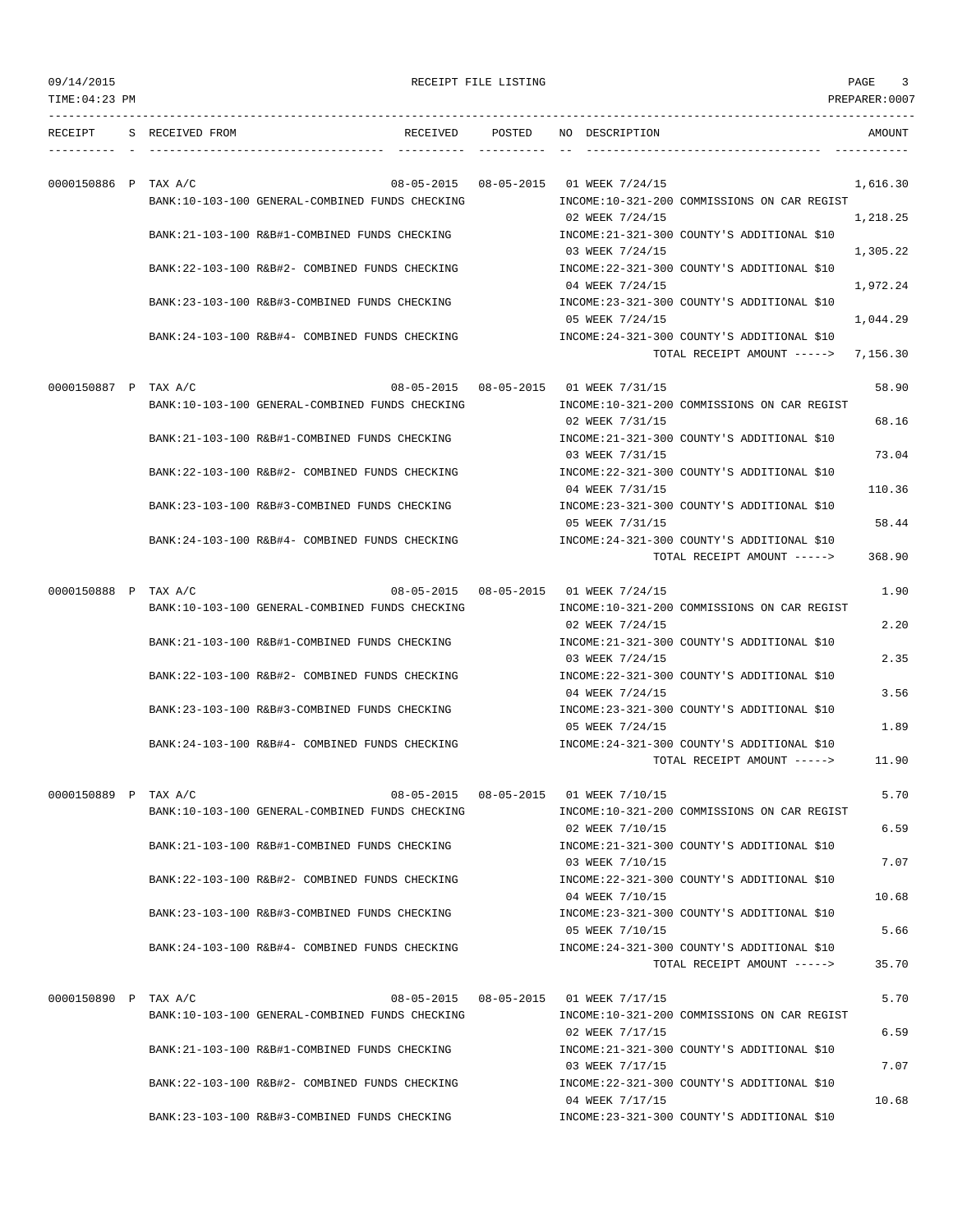TIME:04:23 PM PREPARER:0007 --------------------------------------------------------------------------------------------------------------------------------- RECEIPT S RECEIVED FROM RECEIVED POSTED NO DESCRIPTION AMOUNT ---------- - ----------------------------------- ---------- ---------- -- ----------------------------------- ----------- 0000150890 Continued 5.66 BANK:24-103-100 R&B#4- COMBINED FUNDS CHECKING INCOME:24-321-300 COUNTY'S ADDITIONAL \$10 TOTAL RECEIPT AMOUNT -----> 35.70 0000150891 P TAX A/C 08-05-2015 08-05-2015 01 WEEK 7/31/15 2,633.90 BANK:10-103-100 GENERAL-COMBINED FUNDS CHECKING INCOME:10-321-200 COMMISSIONS ON CAR REGIST 02 WEEK 7/31/15 2,062.66 BANK:21-103-100 R&B#1-COMBINED FUNDS CHECKING INCOME:21-321-300 COUNTY'S ADDITIONAL \$10 03 WEEK 7/31/15 2,209.93 BANK:22-103-100 R&B#2- COMBINED FUNDS CHECKING INCOME:22-321-300 COUNTY'S ADDITIONAL \$10 04 WEEK 7/31/15 3,339.28 BANK:23-103-100 R&B#3-COMBINED FUNDS CHECKING INCOME:23-321-300 COUNTY'S ADDITIONAL \$10 05 WEEK 7/31/15 1,768.13 BANK:24-103-100 R&B#4- COMBINED FUNDS CHECKING INCOME:24-321-300 COUNTY'S ADDITIONAL \$10 TOTAL RECEIPT AMOUNT -----> 12,013.90 0000150892 P JP # 1 08-06-2015 08-06-2015 08-06-2015 01 MAY 2015 BANK:10-103-100 GENERAL-COMBINED FUNDS CHECKING INCOME:10-318-130 COURT COSTS/ARREST FEES 02 MAY 2015 36.88 BANK:10-103-100 GENERAL-COMBINED FUNDS CHECKING INCOME:10-340-560 SHERIFF FEES 03 MAY 2015 1,337.00 BANK:10-103-100 GENERAL-COMBINED FUNDS CHECKING INCOME:10-350-455 J. P. #1 FINES 04 MAY 2015 2.05 BANK:10-103-100 GENERAL-COMBINED FUNDS CHECKING INCOME:10-370-163 ADM.OF COURT JUSTICE 10% SB 1417 05 MAY 2015 8.22 BANK:10-103-100 GENERAL-COMBINED FUNDS CHECKING INCOME:10-370-164 TIME PAYMENT FEE 40% SB 1417 06 MAY 2015 49.22 BANK:10-103-100 GENERAL-COMBINED FUNDS CHECKING INCOME:10-370-166 JUDICIAL SUPP.FEE(60 CENTS) 07 MAY 2015 328.20 BANK:10-103-100 GENERAL-COMBINED FUNDS CHECKING INCOME:10-370-167 JUROR REIMB.FEE 08 MAY 2015 2,294.25 BANK:10-103-100 GENERAL-COMBINED FUNDS CHECKING INCOME:10-340-455 J. P. #1 FEES 09 MAY 2015 1,425.63 BANK:10-103-100 GENERAL-COMBINED FUNDS CHECKING INCOME:10-340-550 CONSTABLE FEES 10 MAY 2015 0.37 BANK:10-103-100 GENERAL-COMBINED FUNDS CHECKING INCOME:10-360-100 INTEREST EARNINGS 11 MAY 2015 246.12 BANK:11-103-100 C.H. SECURITY-COMBINED FUNDS CKING INCOME:11-340-651 JUSTICE OF PEACE FEES 12 MAY 2015 82.08 BANK:14-103-100 JUST.CT.BLDG.SEC.-COMB.FUNDS CKING INCOME:14-370-168 JUSTICE CT.BLDG.SEC.FEE 13 MAY 2015 328.17 BANK:26-103-100 J.P.#1 JUST.CT.TECH-COMB.FUND CKING INCOME:26-370-455 J.P.#1 TECHNOLOGY FEES 14 MAY 2015 776.24 BANK:21-103-100 R&B#1-COMBINED FUNDS CHECKING INCOME:21-350-455 J. P. #1 FINES 15 MAY 2015 831.66 BANK:22-103-100 R&B#2- COMBINED FUNDS CHECKING INCOME:22-350-455 J. P. #1 FINES 16 MAY 2015 1,256.65 BANK:23-103-100 R&B#3-COMBINED FUNDS CHECKING INCOME:23-350-455 J. P. #1 FINES 17 MAY 2015 665.40 BANK:24-103-100 R&B#4- COMBINED FUNDS CHECKING INCOME:24-350-455 J. P. #1 FINES TOTAL RECEIPT AMOUNT -----> 16,911.66 0000150893 P JP # 1 08-06-2015 08-06-2015 08-06-2015 01 JUNE 2015 01 08-06-2015 01 08-06-2015 01 JUNE 2015 BANK:10-103-100 GENERAL-COMBINED FUNDS CHECKING INCOME:10-318-130 COURT COSTS/ARREST FEES 02 JUNE 2015 18.84 BANK:10-103-100 GENERAL-COMBINED FUNDS CHECKING  $N = 10-340-560$  SHERIFF FEES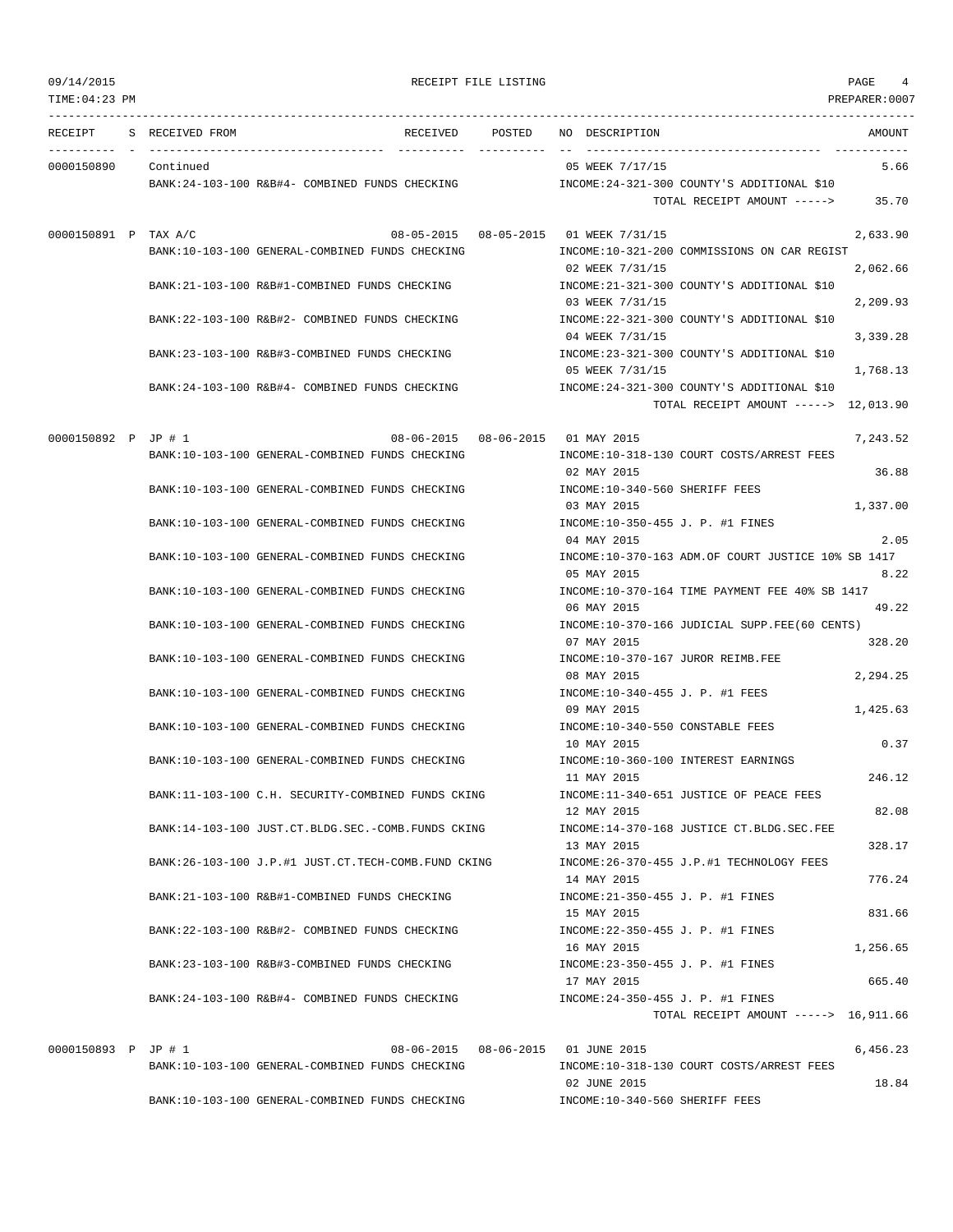### 09/14/2015 RECEIPT FILE LISTING PAGE 5

--------------------------------------------------------------------------------------------------------------------------------- RECEIPT S RECEIVED FROM THE RECEIVED POSTED NO DESCRIPTION THE RECEIVED AMOUNT ---------- - ----------------------------------- ---------- ---------- -- ----------------------------------- ----------- 0000150893 Continued 03 JUNE 2015 1,014.20 BANK:10-103-100 GENERAL-COMBINED FUNDS CHECKING **INCOME:10-350-455 J. P. #1 FINES** 04 JUNE 2015 42.30 BANK:10-103-100 GENERAL-COMBINED FUNDS CHECKING INCOME:10-370-166 JUDICIAL SUPP.FEE(60 CENTS) 05 JUNE 2015 281.57 BANK:10-103-100 GENERAL-COMBINED FUNDS CHECKING INCOME:10-370-167 JUROR REIMB.FEE 06 JUNE 2015 2007 1,573.13 BANK:10-103-100 GENERAL-COMBINED FUNDS CHECKING INCOME:10-340-455 J. P. #1 FEES 07 JUNE 2015 1,675.01 BANK:10-103-100 GENERAL-COMBINED FUNDS CHECKING INCOME:10-340-550 CONSTABLE FEES 08 JUNE 2015 0.38 BANK:10-103-100 GENERAL-COMBINED FUNDS CHECKING **INCOME:10-360-100 INTEREST EARNINGS** 09 JUNE 2015 214.19 BANK:11-103-100 C.H. SECURITY-COMBINED FUNDS CKING INCOME:11-340-651 JUSTICE OF PEACE FEES 10 JUNE 2015 70.44 BANK:14-103-100 JUST.CT.BLDG.SEC.-COMB.FUNDS CKING INCOME:14-370-168 JUSTICE CT.BLDG.SEC.FEE 11 JUNE 2015 285.59 BANK:26-103-100 J.P.#1 JUST.CT.TECH-COMB.FUND CKING INCOME:26-370-455 J.P.#1 TECHNOLOGY FEES 12 JUNE 2015 749.44 BANK:21-103-100 R&B#1-COMBINED FUNDS CHECKING INCOME:21-350-455 J. P. #1 FINES 13 JUNE 2015 802.95 BANK:22-103-100 R&B#2- COMBINED FUNDS CHECKING INCOME:22-350-455 J. P. #1 FINES 14 JUNE 2015 1,213.28 BANK:23-103-100 R&B#3-COMBINED FUNDS CHECKING INCOME:23-350-455 J. P. #1 FINES 15 JUNE 2015 642.43 BANK:24-103-100 R&B#4- COMBINED FUNDS CHECKING INCOME:24-350-455 J. P. #1 FINES TOTAL RECEIPT AMOUNT -----> 15,039.98 0000150894 P RUSH SMITH  $08-06-2015$  08-06-2015 01 CULVERT 190.00 BANK:21-103-100 R&B#1-COMBINED FUNDS CHECKING INCOME:21-370-145 REIMBURSEMENT OF MATERIALS TOTAL RECEIPT AMOUNT -----> 190.00 0000150895 P FANNIN COUNTY HEALTH DEPT. 08-06-2015 08-06-2015 01 JULY 2015 PERMITS 3,025.00 BANK:10-103-100 GENERAL-COMBINED FUNDS CHECKING INCOME:10-320-545 FOOD SERV.PERMITS/CLASSES TOTAL RECEIPT AMOUNT -----> 3,025.00 0000150896 P LEGEND BANK 08-07-2015 08-07-2015 01 JULY 2015 226.80 BANK:10-103-100 GENERAL-COMBINED FUNDS CHECKING INCOME:10-360-100 INTEREST EARNINGS 02 JULY 2015 7.10 BANK:11-103-100 C.H. SECURITY-COMBINED FUNDS CKING INCOME:11-360-100 INTEREST EARNINGS 03 JULY 2015 0.76 BANK:12-103-100 CO.CLK.VITAL STAT.-COMB.FUNDS CKING INCOME:12-360-100 INTEREST EARNINGS 04 JULY 2015 2.26 BANK:18-103-100 CO.CLK.REC.MNGMT.-COMB.FUNDS CKING INCOME:18-360-100 INTEREST EARNINGS 05 JULY 2015 0.35 BANK:19-103-100 DIST.CLK.REC.MNGMT-COMB.FUNDS CKING INCOME:19-360-100 INTEREST EARNINGS 06 JULY 2015 4.20 BANK:20-103-100 CO.OFF.REC.MNGMT-COMB. FUNDS CKING INCOME:20-360-100 INTEREST EARNINGS 07 JULY 2015 18.66 BANK:21-103-100 R&B#1-COMBINED FUNDS CHECKING INCOME:21-360-100 INTEREST EARNINGS 08 JULY 2015 10.00 BANK:22-103-100 R&B#2- COMBINED FUNDS CHECKING INCOME:22-360-100 INTEREST EARNINGS 09 JULY 2015 19.65 BANK:23-103-100 R&B#3-COMBINED FUNDS CHECKING INCOME:23-360-100 INTEREST EARNINGS 10 JULY 2015 10.76

BANK:24-103-100 R&B#4- COMBINED FUNDS CHECKING INCOME:24-360-100 INTEREST EARNING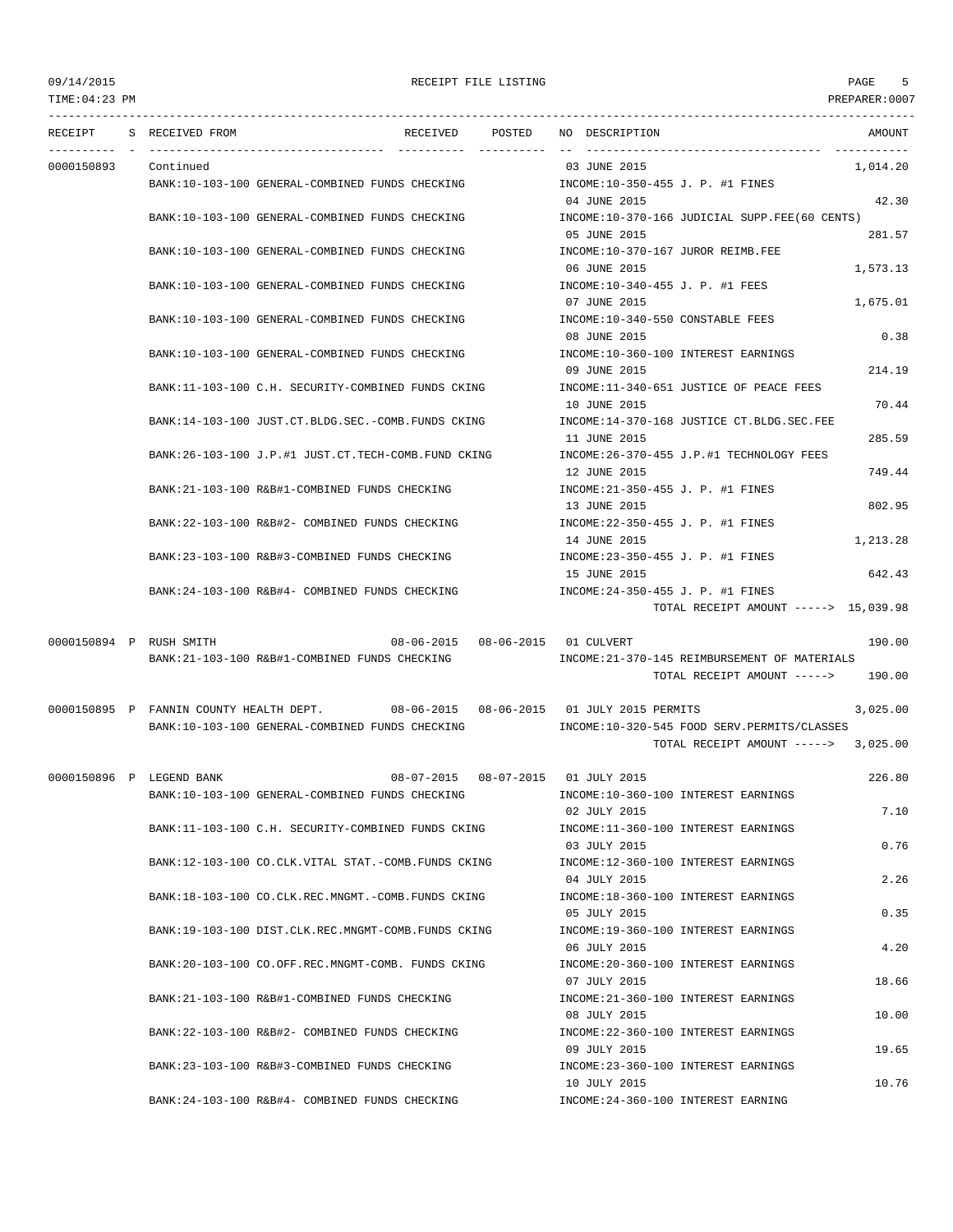## 09/14/2015 RECEIPT FILE LISTING PAGE 6

| RECEIPT             | S RECEIVED FROM                                     | RECEIVED POSTED |                  | NO DESCRIPTION                                                         | AMOUNT   |
|---------------------|-----------------------------------------------------|-----------------|------------------|------------------------------------------------------------------------|----------|
| 0000150896          | Continued                                           |                 |                  | 11 JULY 2015                                                           | 3.05     |
|                     | BANK:26-103-100 J.P.#1 JUST.CT.TECH-COMB.FUND CKING |                 |                  | INCOME:26-360-100 INTEREST EARNINGS                                    |          |
|                     | BANK:27-103-100 J.P.#2 JUST.CT.TECH-COMB.FUND CKING |                 |                  | 12 JULY 2015<br>INCOME: 27-360-100 INTEREST EARNINGS                   | 0.60     |
|                     |                                                     |                 |                  | 13 JULY 2015                                                           | 0.28     |
|                     | BANK:28-103-100 J.P.#3 JUST.CT.TECH-COMB.FUND CKING |                 |                  | INCOME: 28-360-100 INTEREST EARNINGS                                   |          |
|                     |                                                     |                 |                  | 14 JULY 2015                                                           | 1.05     |
|                     | BANK:34-103-100 DISTRICT CT.REC.ARCHIVE COMB.FUND C |                 |                  | INCOME: 34-360-100 INTEREST INCOME<br>15 JULY 2015                     | 7.10     |
|                     | BANK:35-103-100 LAW LIBRARY-COMBINED FUND CHECKING  |                 |                  | INCOME: 35-360-100 INTEREST EARNINGS                                   |          |
|                     |                                                     |                 |                  | 16 JULY 2015                                                           | 0.03     |
|                     | BANK: 38-103-100 IHC CO-OP GIN-COMBINED FUND CKING  |                 |                  | INCOME: 38-360-100 INTEREST EARNINGS                                   |          |
|                     | BANK:39-103-100 IHC B.R. COOPER-COMB. FUND CHECKING |                 |                  | 17 JULY 2015<br>INCOME: 39-360-100 INTEREST EARNINGS                   | 0.70     |
|                     |                                                     |                 |                  | 18 JULY 2015                                                           | 1.84     |
|                     | BANK:52-103-100 COURT RECORDS PRESERVATION-COMB.FUN |                 |                  | INCOME: 52-360-100 INTEREST EARNINGS                                   |          |
|                     |                                                     |                 |                  | 19 JULY 2015                                                           | 1.62     |
|                     | BANK:59-103-100 DRUG COURT-COMBINED FUNDS           |                 |                  | INCOME: 59-360-100 INTEREST EARNINGS<br>20 JULY 2015                   | 1.56     |
|                     | BANK:70-103-100 RIGHT OF WAY-COMBINED FUND CHECKING |                 |                  | INCOME: 70-360-100 INTEREST EARNINGS                                   |          |
|                     |                                                     |                 |                  | 21 JULY 2015                                                           | 0.22     |
|                     | BANK:92-103-100 STATZER-COMBINED FUNDS CHECKING     |                 |                  | INCOME: 92-360-100 INTEREST EARNINGS                                   |          |
|                     |                                                     |                 |                  | 22 JULY 2015                                                           | 0.05     |
|                     | BANK: 36-103-136 D. A. FEE CASH ACCT.               |                 |                  | INCOME: 36-360-100 INTEREST EARNINGS<br>23 JULY 2015                   | 0.05     |
|                     | BANK: 36-103-236 D.A. FEE SEIZURE FUND              |                 |                  | INCOME:36-360-236 INTEREST EARNINGS-SEIZURE FUND                       |          |
|                     |                                                     |                 |                  | 24 JULY 2015                                                           | 0.05     |
|                     | BANK: 37-103-137 CASH-CONTRABAND SEIZURE            |                 |                  | INCOME: 37-360-100 INTEREST EARNINGS                                   |          |
|                     |                                                     |                 |                  | 25 JULY 2015                                                           | 0.01     |
|                     | BANK:55-103-155 F.C. LAW ENFORCEMENT EDUCATION      |                 |                  | INCOME: 55-360-100 INTEREST EARNINGS<br>26 JULY 2015                   | 0.24     |
|                     | BANK: 56-103-156 CASH-F C SHERIFF FORFEITURE        |                 |                  | INCOME: 56-360-100 INTEREST EARNINGS                                   |          |
|                     |                                                     |                 |                  | 27 JULY 2015                                                           | 0.71     |
|                     | BANK:89-103-992 CASH-INTEREST INCOME                |                 |                  | INCOME:89-360-189 INTEREST INCOME                                      |          |
|                     | BANK:10-100-100 PAYROLL                             |                 |                  | 28 JULY 2015<br>INCOME:10-360-100 INTEREST EARNINGS                    | 1.85     |
|                     |                                                     |                 |                  | TOTAL RECEIPT AMOUNT ----->                                            | 321.55   |
|                     |                                                     |                 |                  |                                                                        |          |
|                     | 0000150897 P BOND SUPERVISION                       | 08-07-2015      | $08 - 07 - 2015$ | 01 WEEK 8/3/15 THRU 8/7/15                                             | 710.00   |
|                     | BANK:10-103-100 GENERAL-COMBINED FUNDS CHECKING     |                 |                  | INCOME:10-340-573 BOND SUPERVISION FEES<br>TOTAL RECEIPT AMOUNT -----> | 710.00   |
|                     |                                                     |                 |                  |                                                                        |          |
| 0000150898 P JP # 3 |                                                     |                 |                  | 08-07-2015  08-07-2015  01  JULY  2015                                 | 3,141.90 |
|                     | BANK:10-103-100 GENERAL-COMBINED FUNDS CHECKING     |                 |                  | INCOME:10-318-130 COURT COSTS/ARREST FEES                              |          |
|                     |                                                     |                 |                  | 02 JULY 2015                                                           | 5.00     |
|                     | BANK:10-103-100 GENERAL-COMBINED FUNDS CHECKING     |                 |                  | INCOME:10-340-560 SHERIFF FEES<br>03 JULY 2015                         | 301.90   |
|                     | BANK:10-103-100 GENERAL-COMBINED FUNDS CHECKING     |                 |                  | INCOME:10-350-457 J. P. #3 FINES                                       |          |
|                     |                                                     |                 |                  | 04 JULY 2015                                                           | 10.00    |
|                     | BANK:10-103-100 GENERAL-COMBINED FUNDS CHECKING     |                 |                  | INCOME:10-370-163 ADM.OF COURT JUSTICE 10% SB 1417                     |          |
|                     |                                                     |                 |                  | 05 JULY 2015                                                           | 40.00    |
|                     | BANK:10-103-100 GENERAL-COMBINED FUNDS CHECKING     |                 |                  | INCOME:10-370-164 TIME PAYMENT FEE 40% SB 1417<br>06 JULY 2015         | 21.60    |
|                     | BANK:10-103-100 GENERAL-COMBINED FUNDS CHECKING     |                 |                  | INCOME:10-370-166 JUDICIAL SUPP.FEE(60 CENTS)                          |          |
|                     |                                                     |                 |                  | 07 JULY 2015                                                           | 144.00   |

BANK:10-103-100 GENERAL-COMBINED FUNDS CHECKING INCOME:10-370-167 JUROR REIMB.FEE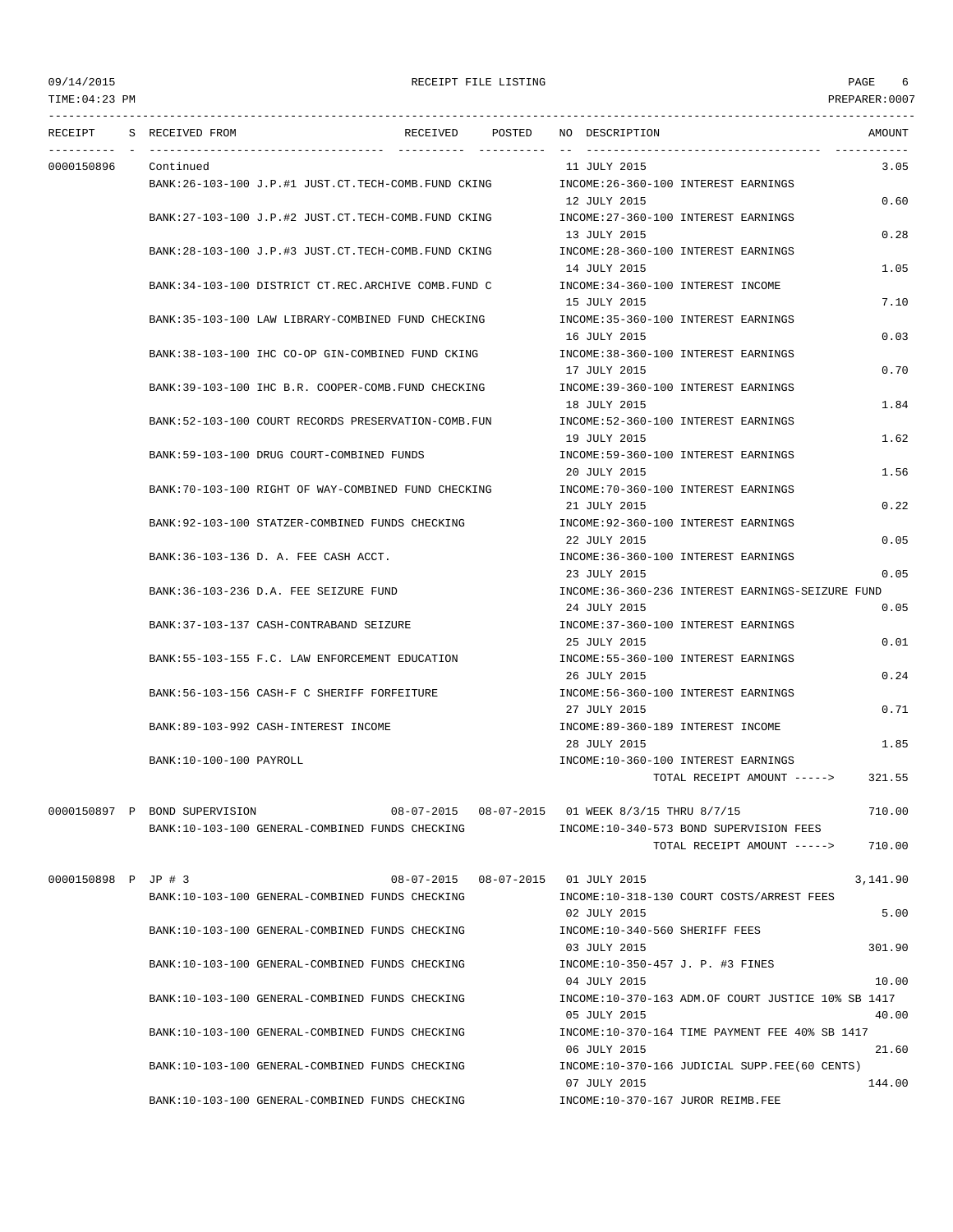## 09/14/2015 RECEIPT FILE LISTING PAGE 7

| RECEIPT              | S RECEIVED FROM                                                                          | RECEIVED                            | POSTED | NO DESCRIPTION                                                                              | AMOUNT    |
|----------------------|------------------------------------------------------------------------------------------|-------------------------------------|--------|---------------------------------------------------------------------------------------------|-----------|
| 0000150898           | Continued                                                                                |                                     |        | 08 JULY 2015                                                                                | 1,365.80  |
|                      | BANK:10-103-100 GENERAL-COMBINED FUNDS CHECKING TROOME:10-340-457 J. P. #3 FEES          |                                     |        |                                                                                             |           |
|                      |                                                                                          |                                     |        | 09 JULY 2015                                                                                | 108.00    |
|                      | BANK:11-103-100 C.H. SECURITY-COMBINED FUNDS CKING                                       |                                     |        | INCOME:11-340-651 JUSTICE OF PEACE FEES                                                     |           |
|                      | BANK:14-103-100 JUST.CT.BLDG.SEC.-COMB.FUNDS CKING                                       |                                     |        | 10 JULY 2015<br>INCOME:14-370-168 JUSTICE CT.BLDG.SEC.FEE                                   | 35.00     |
|                      |                                                                                          |                                     |        | 11 JULY 2015                                                                                | 140.00    |
|                      | BANK:28-103-100 J.P.#3 JUST.CT.TECH-COMB.FUND CKING                                      |                                     |        | INCOME: 28-370-456 J.P.#3 TECHNOLOGY FEES                                                   |           |
|                      |                                                                                          |                                     |        | 12 JULY 2015                                                                                | 363.03    |
|                      | BANK:21-103-100 R&B#1-COMBINED FUNDS CHECKING                                            |                                     |        | INCOME: 21-350-457 J. P. #3 FINES                                                           |           |
|                      |                                                                                          |                                     |        | 13 JULY 2015                                                                                | 388.95    |
|                      | BANK:22-103-100 R&B#2- COMBINED FUNDS CHECKING                                           |                                     |        | INCOME: 22-350-457 J. P. #3 FINES                                                           |           |
|                      | BANK:23-103-100 R&B#3-COMBINED FUNDS CHECKING                                            |                                     |        | 14 JULY 2015<br>INCOME: 23-350-457 J. P. #3 FINES                                           | 587.72    |
|                      |                                                                                          |                                     |        | 15 JULY 2015                                                                                | 311.20    |
|                      | BANK:24-103-100 R&B#4- COMBINED FUNDS CHECKING                                           |                                     |        | INCOME:24-350-457 J. P. #3 FINES                                                            |           |
|                      |                                                                                          |                                     |        | TOTAL RECEIPT AMOUNT ----->                                                                 | 6,964.10  |
|                      |                                                                                          |                                     |        |                                                                                             |           |
|                      | 0000150899 P CITY OF ECTOR<br>BANK:21-103-100 R&B#1-COMBINED FUNDS CHECKING              | 08-10-2015  08-10-2015  01 CULVERT  |        | INCOME: 21-370-145 REIMBURSEMENT OF MATERIALS                                               | 306.00    |
|                      |                                                                                          |                                     |        | TOTAL RECEIPT AMOUNT ----->                                                                 | 306.00    |
|                      |                                                                                          |                                     |        |                                                                                             |           |
|                      | 0000150900 P MOORE V. VERIZON SETTLEMENT 68-10-2015 08-10-2015 01 VERIZON SETTLEMENT FOR |                                     |        |                                                                                             | 59.80     |
|                      | BANK:10-103-100 GENERAL-COMBINED FUNDS CHECKING                                          |                                     |        | INCOME:10-370-130 REFUNDS & MISCELLANEOUS                                                   |           |
|                      |                                                                                          |                                     |        | TOTAL RECEIPT AMOUNT ----->                                                                 | 59.80     |
|                      | 0000150901 P MILLS CORNER                                                                | 08-10-2015  08-10-2015  01  CULVERT |        |                                                                                             | 150.00    |
|                      | BANK:21-103-100 R&B#1-COMBINED FUNDS CHECKING                                            |                                     |        | INCOME: 21-370-145 REIMBURSEMENT OF MATERIALS                                               |           |
|                      |                                                                                          |                                     |        | TOTAL RECEIPT AMOUNT ----->                                                                 | 150.00    |
|                      |                                                                                          |                                     |        |                                                                                             |           |
|                      | 0000150902 P COMMUNITY EDUCATION CENTERS 608-10-2015 08-10-2015 01 ANNUAL PAYMENT-2015   |                                     |        |                                                                                             | 10,000.00 |
|                      | BANK:10-103-100 GENERAL-COMBINED FUNDS CHECKING                                          |                                     |        | INCOME:10-319-551 ANNUAL PAYMENT<br>TOTAL RECEIPT AMOUNT $--- $ 10,000.00                   |           |
|                      |                                                                                          |                                     |        |                                                                                             |           |
| 0000150903 P US BANK |                                                                                          |                                     |        | 08-10-2015  08-10-2015  01 INMATE PER DIEM- JUNE 2015                                       | 24,995.00 |
|                      | BANK:10-103-100 GENERAL-COMBINED FUNDS CHECKING                                          |                                     |        | INCOME:10-319-553 INMATE PER DIEM PAYMENT                                                   |           |
|                      |                                                                                          |                                     |        | TOTAL RECEIPT AMOUNT -----> 24,995.00                                                       |           |
|                      |                                                                                          |                                     |        |                                                                                             |           |
|                      | 0000150904 P OFFICE OF COURT ADMIN.<br>BANK:10-103-100 GENERAL-COMBINED FUNDS CHECKING   |                                     |        | 08-11-2015  08-11-2015  01  FY15  FORMULA GRANT<br>INCOME:10-330-437 INDIGENT DEFENSE GRANT | 10,473.75 |
|                      |                                                                                          |                                     |        | TOTAL RECEIPT AMOUNT -----> 10,473.75                                                       |           |
|                      |                                                                                          |                                     |        |                                                                                             |           |
|                      | 0000150905 P GLENN ADAMS                                                                 |                                     |        | 08-11-2015  08-11-2015  01  BOND FEE                                                        | 30.00     |
|                      | BANK:13-103-113 SURETY BAIL BOND FEE                                                     |                                     |        | INCOME:13-345-113 SURETY BAIL BOND FEE                                                      |           |
|                      |                                                                                          |                                     |        | TOTAL RECEIPT AMOUNT ----->                                                                 | 30.00     |
|                      | 0000150906 P MOSS & COX                                                                  |                                     |        | 08-11-2015  08-11-2015  01  BOND FEE                                                        | 15.00     |
|                      | BANK:13-103-113 SURETY BAIL BOND FEE                                                     |                                     |        | INCOME:13-345-113 SURETY BAIL BOND FEE                                                      |           |
|                      |                                                                                          |                                     |        | TOTAL RECEIPT AMOUNT ----->                                                                 | 15.00     |
|                      |                                                                                          |                                     |        |                                                                                             |           |
|                      | 0000150907 P FANNIN COUNTY BAIL BONDS 08-11-2015 08-11-2015 01 BOND FEE                  |                                     |        |                                                                                             | 240.00    |
|                      | BANK:13-103-113 SURETY BAIL BOND FEE                                                     |                                     |        | INCOME:13-345-113 SURETY BAIL BOND FEE<br>TOTAL RECEIPT AMOUNT ----->                       | 240.00    |
|                      |                                                                                          |                                     |        |                                                                                             |           |
|                      | 0000150908 P CARPENTER'S BAIL BONDS 08-11-2015 08-11-2015 01 BOND FEES                   |                                     |        |                                                                                             | 195.00    |
|                      | BANK:13-103-113 SURETY BAIL BOND FEE                                                     |                                     |        | INCOME:13-345-113 SURETY BAIL BOND FEE                                                      |           |
|                      |                                                                                          |                                     |        | TOTAL RECEIPT AMOUNT ----->                                                                 | 195.00    |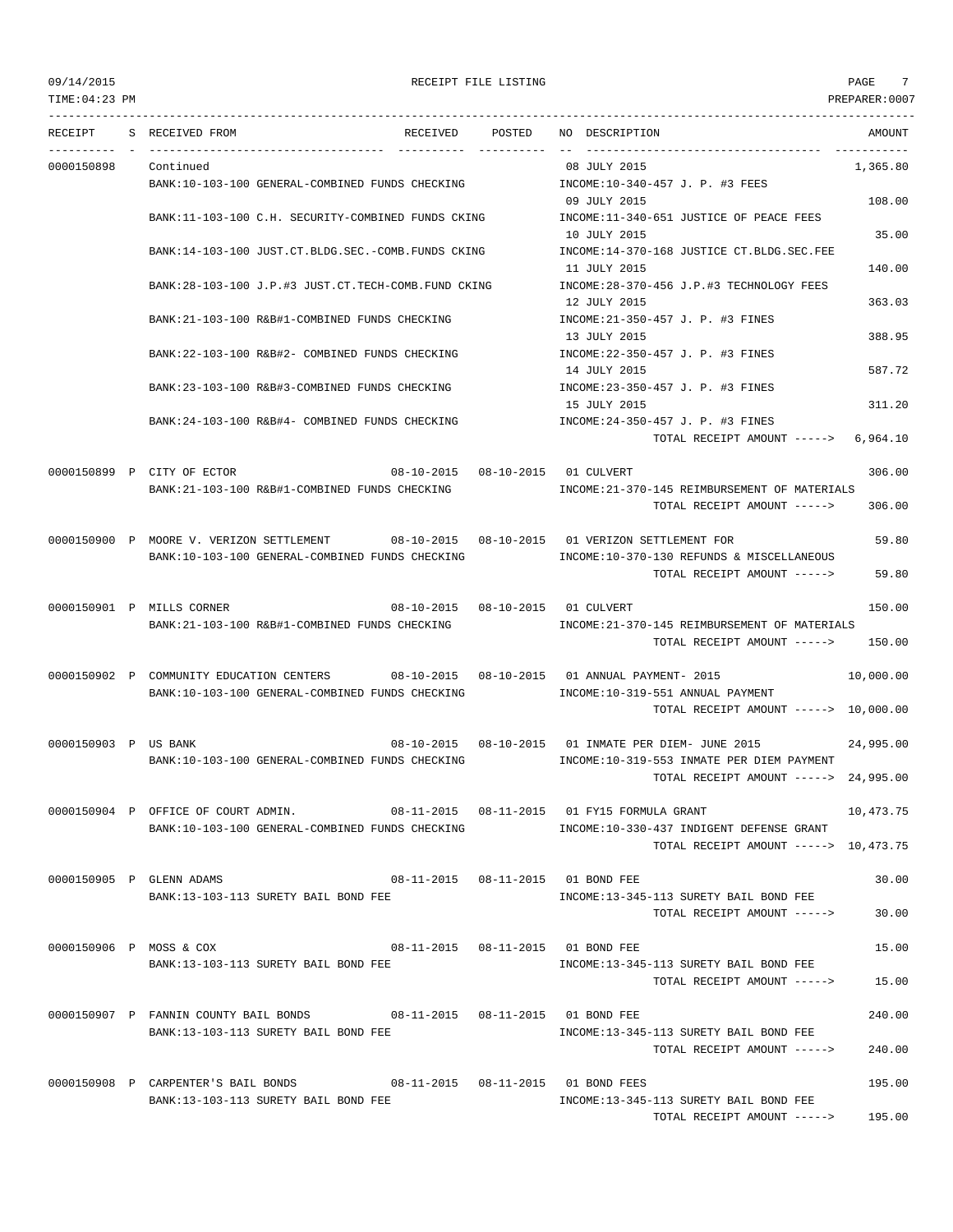| 09/14/2015<br>TIME: 04: 23 PM |  |                                 |                                                      |          | RECEIPT FILE LISTING |                                                      |                                                                                                                                       | PAGE<br>8<br>PREPARER:0007 |
|-------------------------------|--|---------------------------------|------------------------------------------------------|----------|----------------------|------------------------------------------------------|---------------------------------------------------------------------------------------------------------------------------------------|----------------------------|
| RECEIPT                       |  | S RECEIVED FROM                 |                                                      | RECEIVED | POSTED               | NO DESCRIPTION                                       |                                                                                                                                       | AMOUNT                     |
|                               |  | 0000150909 P JUVENILE PROBATION | BANK:87-103-187 CASH-JUVENILE PROBATION              |          |                      |                                                      | 08-11-2015  08-11-2015  01  PID-2119 DEFERRED PROSECUTION<br>INCOME:87-340-575 JUVENILE PROBATION FEES<br>TOTAL RECEIPT AMOUNT -----> | 15.00<br>15.00             |
|                               |  | 0000150910 P JUVENILE PROBATION | BANK:87-103-187 CASH-JUVENILE PROBATION              |          |                      | 08-11-2015  08-11-2015  01  PID-2127  PROBATION FEES | INCOME:87-340-575 JUVENILE PROBATION FEES                                                                                             | 15.00                      |
|                               |  |                                 |                                                      |          |                      |                                                      | TOTAL RECEIPT AMOUNT ----->                                                                                                           | 15.00                      |
| 0000150911 P JP # 2           |  |                                 | BANK:10-103-100 GENERAL-COMBINED FUNDS CHECKING      |          |                      | 08-11-2015  08-11-2015  01 MAY  2015                 | INCOME:10-318-130 COURT COSTS/ARREST FEES                                                                                             | 754.44                     |
|                               |  |                                 | BANK:10-103-100 GENERAL-COMBINED FUNDS CHECKING      |          |                      | 02 MAY 2015                                          | INCOME:10-340-560 SHERIFF FEES                                                                                                        | 12.54                      |
|                               |  |                                 | BANK:10-103-100 GENERAL-COMBINED FUNDS CHECKING      |          |                      | 03 MAY 2015<br>04 MAY 2015                           | INCOME:10-370-166 JUDICIAL SUPP.FEE(60 CENTS)                                                                                         | 4.52<br>30.13              |
|                               |  |                                 | BANK:10-103-100 GENERAL-COMBINED FUNDS CHECKING      |          |                      | 05 MAY 2015                                          | INCOME:10-370-167 JUROR REIMB.FEE                                                                                                     | 687.51                     |
|                               |  |                                 | BANK:10-103-100 GENERAL-COMBINED FUNDS CHECKING      |          |                      | 06 MAY 2015                                          | INCOME:10-340-456 J. P. #2 FEES                                                                                                       | 280.00                     |
|                               |  |                                 | BANK:10-103-100 GENERAL-COMBINED FUNDS CHECKING      |          |                      | 07 MAY 2015                                          | INCOME:10-340-550 CONSTABLE FEES                                                                                                      | 22.60                      |
|                               |  |                                 | BANK:11-103-100 C.H. SECURITY-COMBINED FUNDS CKING   |          |                      | 08 MAY 2015                                          | INCOME:11-340-651 JUSTICE OF PEACE FEES                                                                                               | 7.53                       |
|                               |  |                                 | BANK:14-103-100 JUST.CT.BLDG.SEC.-COMB.FUNDS CKING   |          |                      | 09 MAY 2015                                          | INCOME:14-370-168 JUSTICE CT.BLDG.SEC.FEE                                                                                             | 30.13                      |
|                               |  |                                 | BANK: 27-103-100 J.P.#2 JUST.CT.TECH-COMB.FUND CKING |          |                      | 10 MAY 2015                                          | INCOME: 27-370-456 J.P.#2 TECHNOLOGY FEES                                                                                             | 60.38                      |
|                               |  |                                 | BANK: 21-103-100 R&B#1-COMBINED FUNDS CHECKING       |          | 11 MAY 2015          | INCOME: 21-350-456 J. P. #2 FINES                    | 64.70                                                                                                                                 |                            |
|                               |  |                                 | BANK: 22-103-100 R&B#2- COMBINED FUNDS CHECKING      |          | 12 MAY 2015          | INCOME: 22-350-456 J. P. #2 FINES                    | 97.76                                                                                                                                 |                            |
|                               |  |                                 | BANK: 23-103-100 R&B#3-COMBINED FUNDS CHECKING       |          |                      | 13 MAY 2015                                          | INCOME: 23-350-456 J. P. #2 FINES                                                                                                     | 51.76                      |
|                               |  |                                 | BANK: 24-103-100 R&B#4- COMBINED FUNDS CHECKING      |          |                      |                                                      | INCOME: 24-350-456 J. P. #2 FINES<br>TOTAL RECEIPT AMOUNT -----> 2,104.00                                                             |                            |
| 0000150912 P JP # 2           |  |                                 |                                                      |          |                      | 08-11-2015  08-11-2015  01  JUNE  2015               |                                                                                                                                       | 540.05                     |
|                               |  |                                 | BANK:10-103-100 GENERAL-COMBINED FUNDS CHECKING      |          |                      | 02 JUNE 2015                                         | INCOME:10-318-130 COURT COSTS/ARREST FEES                                                                                             | 18.82                      |
|                               |  |                                 | BANK:10-103-100 GENERAL-COMBINED FUNDS CHECKING      |          |                      | 03 JUNE 2015                                         | INCOME:10-340-560 SHERIFF FEES                                                                                                        | 253.00                     |
|                               |  |                                 | BANK:10-103-100 GENERAL-COMBINED FUNDS CHECKING      |          |                      | 04 JUNE 2015                                         | INCOME:10-350-456 J. P. #2 FINES                                                                                                      | 4.13                       |
|                               |  |                                 | BANK:10-103-100 GENERAL-COMBINED FUNDS CHECKING      |          |                      | 05 JUNE 2015                                         | INCOME:10-370-166 JUDICIAL SUPP.FEE(60 CENTS)                                                                                         | 27.46                      |
|                               |  |                                 | BANK:10-103-100 GENERAL-COMBINED FUNDS CHECKING      |          |                      | 06 JUNE 2015                                         | INCOME:10-370-167 JUROR REIMB.FEE                                                                                                     | 148.00                     |
|                               |  |                                 | BANK:10-103-100 GENERAL-COMBINED FUNDS CHECKING      |          |                      | 07 JUNE 2015                                         | INCOME:10-340-456 J. P. #2 FEES                                                                                                       | 425.00                     |
|                               |  |                                 | BANK:10-103-100 GENERAL-COMBINED FUNDS CHECKING      |          |                      | 08 JUNE 2015                                         | INCOME:10-340-550 CONSTABLE FEES                                                                                                      | 20.61                      |
|                               |  |                                 | BANK: 11-103-100 C.H. SECURITY-COMBINED FUNDS CKING  |          |                      | 09 JUNE 2015                                         | INCOME:11-340-651 JUSTICE OF PEACE FEES                                                                                               | 6.88                       |
|                               |  |                                 | BANK:14-103-100 JUST.CT.BLDG.SEC.-COMB.FUNDS CKING   |          |                      | 10 JUNE 2015                                         | INCOME:14-370-168 JUSTICE CT.BLDG.SEC.FEE                                                                                             | 27.45                      |
|                               |  |                                 | BANK: 27-103-100 J.P.#2 JUST.CT.TECH-COMB.FUND CKING |          |                      |                                                      | INCOME: 27-370-456 J.P.#2 TECHNOLOGY FEES                                                                                             |                            |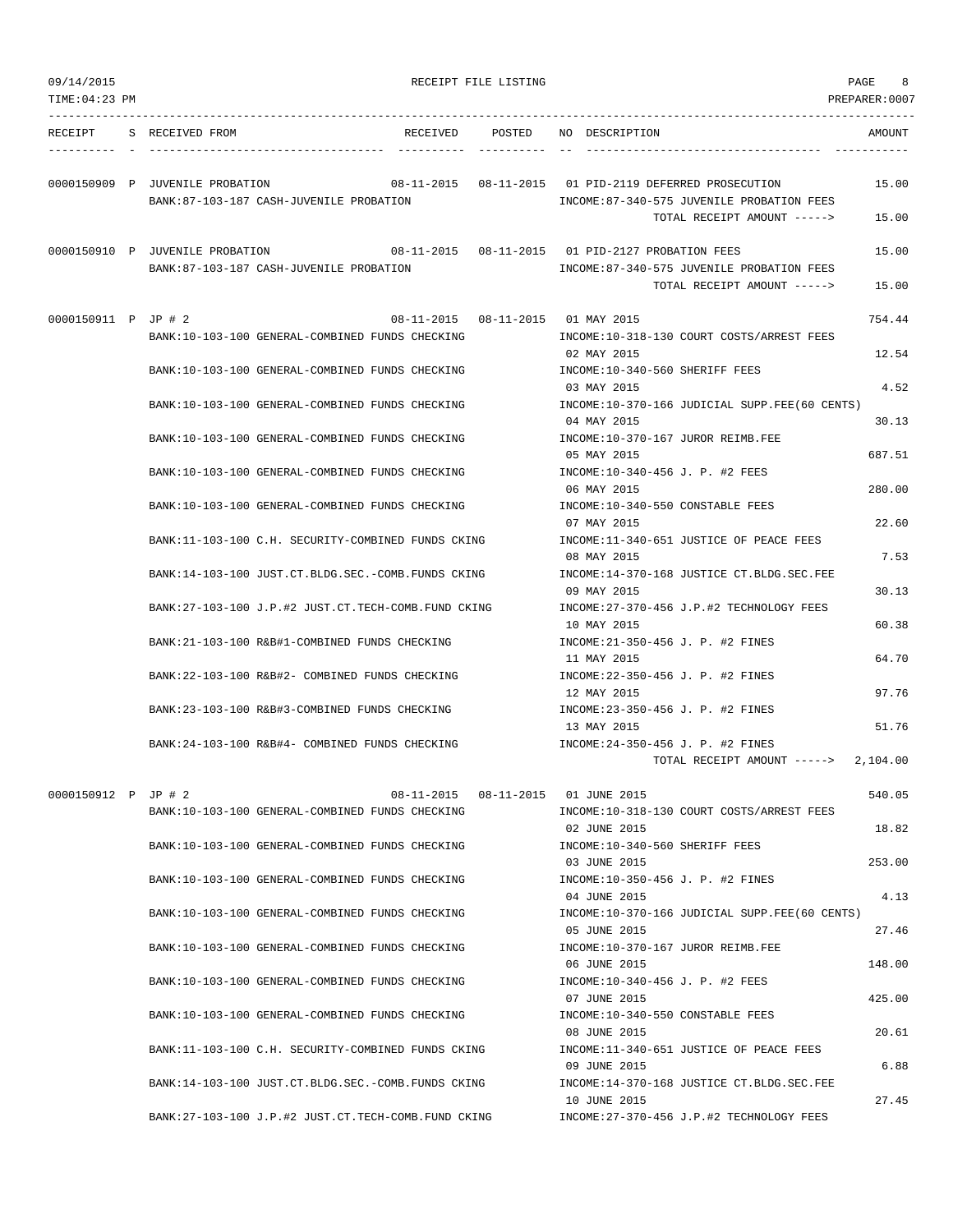TIME:04:23 PM PREPARER:0007 --------------------------------------------------------------------------------------------------------------------------------- RECEIPT S RECEIVED FROM THE RECEIVED POSTED NO DESCRIPTION THE RECEIVED AMOUNT ---------- - ----------------------------------- ---------- ---------- -- ----------------------------------- ----------- 0000150912 Continued 11 JUNE 2015 46.14 BANK:21-103-100 R&B#1-COMBINED FUNDS CHECKING INCOME:21-350-456 J. P. #2 FINES 12 JUNE 2015 49.43 BANK:22-103-100 R&B#2- COMBINED FUNDS CHECKING INCOME:22-350-456 J. P. #2 FINES 13 JUNE 2015 74.69 BANK:23-103-100 R&B#3-COMBINED FUNDS CHECKING  $N = 23-350-456$  J. P. #2 FINES 14 JUNE 2015 39.54 BANK:24-103-100 R&B#4- COMBINED FUNDS CHECKING INCOME:24-350-456 J. P. #2 FINES TOTAL RECEIPT AMOUNT -----> 1,681.20 0000150913 P JP # 2 08-11-2015 08-11-2015 01 JULY 2015 01 JULY 2015 713.22 BANK:10-103-100 GENERAL-COMBINED FUNDS CHECKING INCOME:10-318-130 COURT COSTS/ARREST FEES 02 JULY 2015 5.38 BANK:10-103-100 GENERAL-COMBINED FUNDS CHECKING INCOME:10-340-560 SHERIFF FEES 03 JULY 2015 70.00 BANK:10-103-100 GENERAL-COMBINED FUNDS CHECKING INCOME:10-350-456 J. P. #2 FINES 04 JULY 2015 7.50 BANK:10-103-100 GENERAL-COMBINED FUNDS CHECKING INCOME:10-370-163 ADM.OF COURT JUSTICE 10% SB 1417 05 JULY 2015 30.00 BANK:10-103-100 GENERAL-COMBINED FUNDS CHECKING INCOME:10-370-164 TIME PAYMENT FEE 40% SB 1417 06 JULY 2015 3.73 BANK:10-103-100 GENERAL-COMBINED FUNDS CHECKING INCOME:10-370-166 JUDICIAL SUPP.FEE(60 CENTS) 07 JULY 2015 24.84 BANK:10-103-100 GENERAL-COMBINED FUNDS CHECKING INCOME:10-370-167 JUROR REIMB.FEE 08 JULY 2015 369.70 BANK:10-103-100 GENERAL-COMBINED FUNDS CHECKING INCOME:10-340-456 J. P. #2 FEES 09 JULY 2015 20.75 BANK:11-103-100 C.H. SECURITY-COMBINED FUNDS CKING INCOME:11-340-651 JUSTICE OF PEACE FEES 10 JULY 2015 6.21 BANK:14-103-100 JUST.CT.BLDG.SEC.-COMB.FUNDS CKING INCOME:14-370-168 JUSTICE CT.BLDG.SEC.FEE 11 JULY 2015 27.67 BANK:27-103-100 J.P.#2 JUST.CT.TECH-COMB.FUND CKING INCOME:27-370-456 J.P.#2 TECHNOLOGY FEES 12 JULY 2015 81.80 BANK:21-103-100 R&B#1-COMBINED FUNDS CHECKING INCOME:21-350-456 J. P. #2 FINES 13 JULY 2015 87.64 BANK:22-103-100 R&B#2- COMBINED FUNDS CHECKING INCOME:22-350-456 J. P. #2 FINES 14 JULY 2015 132.43 BANK:23-103-100 R&B#3-COMBINED FUNDS CHECKING INCOME:23-350-456 J. P. #2 FINES 15 JULY 2015 70.13 BANK:24-103-100 R&B#4- COMBINED FUNDS CHECKING INCOME:24-350-456 J. P. #2 FINES TOTAL RECEIPT AMOUNT -----> 1,651.00 0000150914 P APPRAISAL DISTRICT 08-12-2015 08-12-2015 01 TAXES 10,262.80 BANK:10-103-100 GENERAL-COMBINED FUNDS CHECKING INCOME:10-310-110 CURRENT TAXES 02 TAXES 356.59 BANK:10-103-100 GENERAL-COMBINED FUNDS CHECKING INCOME:10-321-901 TAX CERTIFICATES 03 TAXES 522.17 BANK:21-103-100 R&B#1-COMBINED FUNDS CHECKING INCOME:21-310-110 CURRENT TAXES 04 TAXES 559.45 BANK:22-103-100 R&B#2- COMBINED FUNDS CHECKING INCOME:22-310-110 CURRENT TAXES 05 TAXES 845.34 BANK:23-103-100 R&B#3-COMBINED FUNDS CHECKING INCOME:23-310-110 CURRENT TAXES 06 TAXES 447.60 BANK:24-103-100 R&B#4- COMBINED FUNDS CHECKING INCOME:24-310-110 CURRENT TAXES 07 TAXES 1,696.06

BANK:10-103-100 GENERAL-COMBINED FUNDS CHECKING INCOME:10-310-120 DELINQUENT TAXES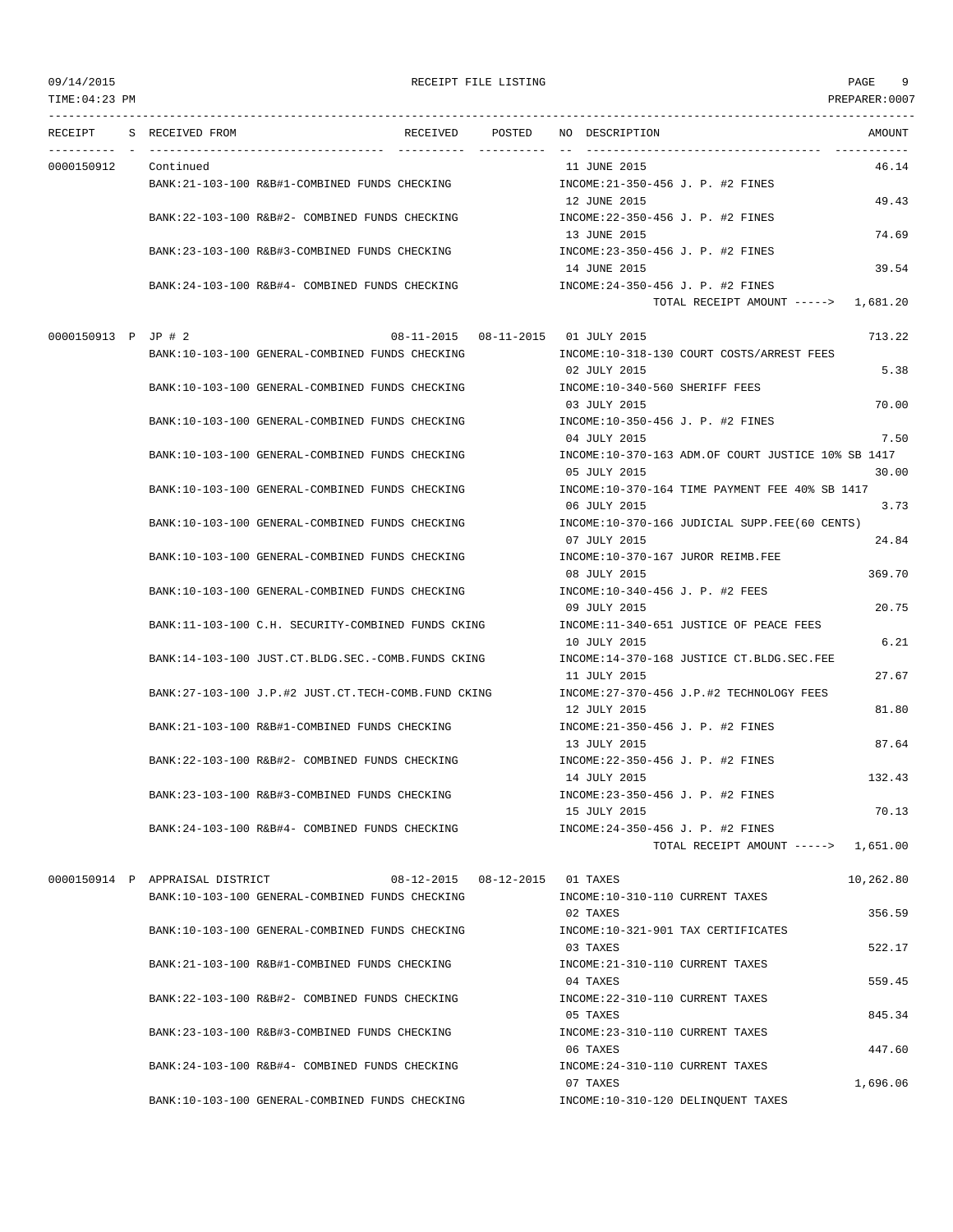PREPARER:0007

| .LML·U4·Z3 PM |  |  |  |
|---------------|--|--|--|
|               |  |  |  |

| RECEIPT                | S RECEIVED FROM<br>RECEIVED                                                        | POSTED                             | NO DESCRIPTION<br>AMOUNT                                                                                          |
|------------------------|------------------------------------------------------------------------------------|------------------------------------|-------------------------------------------------------------------------------------------------------------------|
| 0000150914             | Continued                                                                          |                                    | 08 TAXES<br>85.26                                                                                                 |
|                        | BANK:21-103-100 R&B#1-COMBINED FUNDS CHECKING                                      |                                    | INCOME: 21-310-120 DELINQUENT TAXES<br>09 TAXES<br>91.34                                                          |
|                        | BANK: 22-103-100 R&B#2- COMBINED FUNDS CHECKING                                    |                                    | INCOME: 22-310-120 DELINQUENT TAXES                                                                               |
|                        | BANK:23-103-100 R&B#3-COMBINED FUNDS CHECKING                                      |                                    | 10 TAXES<br>138.02<br>INCOME: 23-310-120 DELINQUENT TAXES                                                         |
|                        |                                                                                    |                                    | 11 TAXES<br>73.08                                                                                                 |
|                        | BANK:24-103-100 R&B#4- COMBINED FUNDS CHECKING                                     |                                    | INCOME: 24-310-120 DELINQUENT TAXES<br>TOTAL RECEIPT AMOUNT -----> 15,077.71                                      |
|                        |                                                                                    |                                    |                                                                                                                   |
|                        | 0000150915 P HEALTH INSPECTOR<br>BANK:10-103-100 GENERAL-COMBINED FUNDS CHECKING   |                                    | 08-12-2015  08-12-2015  01 JULY 2015 PERMITS AND FEES<br>8,395.04<br>INCOME:10-320-300 SEWAGE PERMITS/INSPECTIONS |
|                        |                                                                                    |                                    | 8,395.04<br>TOTAL RECEIPT AMOUNT ----->                                                                           |
|                        | 0000150916 P JAMES A. ROWE                                                         |                                    | 08-12-2015  08-12-2015  01 CULVERT<br>200.00                                                                      |
|                        | BANK: 23-103-100 R&B#3-COMBINED FUNDS CHECKING                                     |                                    | INCOME: 23-370-145 REIMBURSEMENT OF MATERIALS<br>200.00<br>TOTAL RECEIPT AMOUNT ----->                            |
|                        |                                                                                    |                                    |                                                                                                                   |
|                        | 0000150917 P CITY OF HONEY GROVE<br>BANK: 23-103-100 R&B#3-COMBINED FUNDS CHECKING | 08-13-2015  08-13-2015  01 CULVERT | 327.50<br>INCOME: 23-370-145 REIMBURSEMENT OF MATERIALS                                                           |
|                        |                                                                                    |                                    | 327.50<br>TOTAL RECEIPT AMOUNT ----->                                                                             |
| 0000150918 P RYAN HAMM | 08-13-2015 08-13-2015 01 CULVERT                                                   |                                    | 187.50                                                                                                            |
|                        | BANK: 22-103-100 R&B#2- COMBINED FUNDS CHECKING                                    |                                    | INCOME: 22-370-145 REIMBURSEMENT OF MATERIALS<br>187.50                                                           |
|                        |                                                                                    |                                    | TOTAL RECEIPT AMOUNT ----->                                                                                       |
|                        | 0000150919 P DUSTIN PHIPPS<br>BANK: 23-103-100 R&B#3-COMBINED FUNDS CHECKING       | 08-14-2015  08-14-2015  01 CULVERT | 300.00<br>INCOME:23-370-145 REIMBURSEMENT OF MATERIALS                                                            |
|                        |                                                                                    |                                    | TOTAL RECEIPT AMOUNT -----><br>300.00                                                                             |
|                        | 0000150920 P JIMMY GIBSON                                                          |                                    | 08-17-2015  08-17-2015  01 SUBDIVISION FEES<br>523.26                                                             |
|                        | BANK:10-103-100 GENERAL-COMBINED FUNDS CHECKING                                    |                                    | INCOME:10-340-652 SUBDIVISION FEES                                                                                |
|                        |                                                                                    |                                    | 523.26<br>TOTAL RECEIPT AMOUNT ----->                                                                             |
|                        | 0000150921 P BOND SUPERVISION                                                      |                                    | 08-17-2015  08-17-2015  01 WEEK 8/10/15 THRU 8/14/15<br>845.00                                                    |
|                        | BANK:10-103-100 GENERAL-COMBINED FUNDS CHECKING                                    |                                    | INCOME:10-340-573 BOND SUPERVISION FEES<br>845.00<br>TOTAL RECEIPT AMOUNT ----->                                  |
|                        | 0000150922 P COMPTROLLER- STATE FISCAL                                             | 08-17-2015 08-17-2015              | 66,333.70<br>01 JULY 2015 LOCAL SALES TAX                                                                         |
|                        | BANK:10-103-100 GENERAL-COMBINED FUNDS CHECKING                                    |                                    | INCOME:10-318-160 SALES TAX REVENUES                                                                              |
|                        | BANK: 21-103-100 R&B#1-COMBINED FUNDS CHECKING                                     |                                    | 02 JULY 2015 LOCAL SALES TAX<br>3,375.02<br>INCOME: 21-318-160 SALES TAX REVENUES                                 |
|                        |                                                                                    |                                    | 03 JULY 2015 LOCAL SALES TAX<br>3,615.99                                                                          |
|                        | BANK:22-103-100 R&B#2- COMBINED FUNDS CHECKING                                     |                                    | INCOME: 22-318-160 SALES TAX REVENUES<br>04 JULY 2015 LOCAL SALES TAX<br>5,463.88                                 |
|                        | BANK:23-103-100 R&B#3-COMBINED FUNDS CHECKING                                      |                                    | INCOME: 23-318-160 SALES TAX REVENUES                                                                             |
|                        | BANK:24-103-100 R&B#4- COMBINED FUNDS CHECKING                                     |                                    | 05 JULY 2015 LOCAL SALES TAX<br>2,893.10<br>INCOME: 24-318-160 SALES TAX REVENUES                                 |
|                        |                                                                                    |                                    | TOTAL RECEIPT AMOUNT -----> 81,681.69                                                                             |
|                        | 0000150923 P FANNIN COUNTY CSCD                                                    |                                    | 118.10                                                                                                            |
|                        | BANK: 36-103-136 D. A. FEE CASH ACCT.                                              |                                    | INCOME: 36-370-130 REFUNDS & MISCELLANEOUS<br>118.10<br>TOTAL RECEIPT AMOUNT ----->                               |
|                        |                                                                                    |                                    |                                                                                                                   |
|                        | 0000150924 P FANNIN COUNTY CSCD<br>BANK:10-103-100 GENERAL-COMBINED FUNDS CHECKING |                                    | 32.45<br>08-18-2015   08-18-2015   01 RESTITUTION - RONNIE ARNOLD<br>INCOME:10-370-130 REFUNDS & MISCELLANEOUS    |
|                        |                                                                                    |                                    | 32.45<br>TOTAL RECEIPT AMOUNT ----->                                                                              |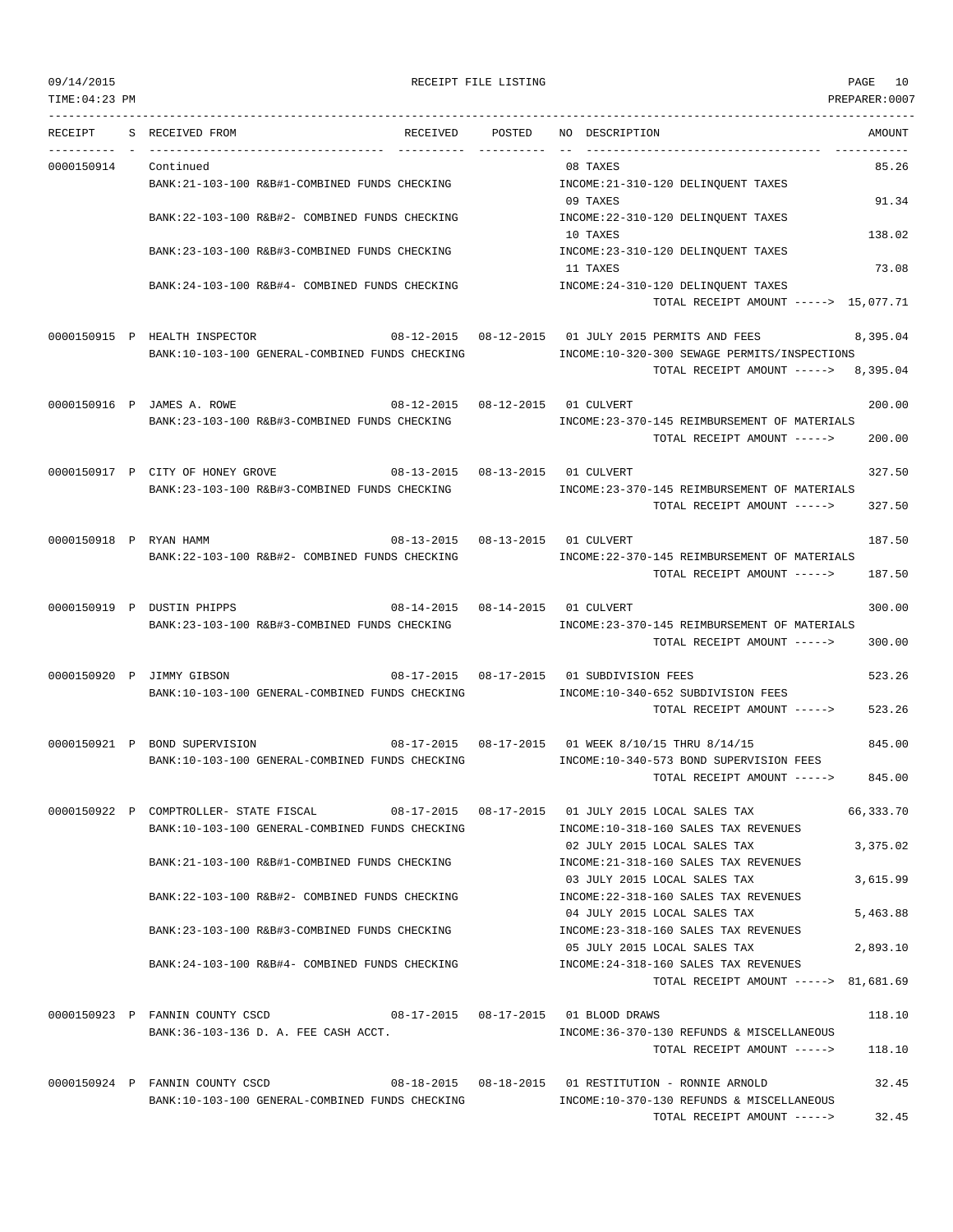09/14/2015 RECEIPT FILE LISTING PAGE 11 TIME:04:23 PM PREPARER:0007

--------------------------------------------------------------------------------------------------------------------------------- RECEIPT S RECEIVED FROM THE RECEIVED POSTED NO DESCRIPTION THE RECEIVED AMOUNT ---------- - ----------------------------------- ---------- ---------- -- ----------------------------------- ----------- 0000150925 P APPRAISAL DISTRICT 08-19-2015 08-19-2015 01 TAXES 4,359.36 BANK:10-103-100 GENERAL-COMBINED FUNDS CHECKING  $N$  INCOME:10-310-110 CURRENT TAXES 02 TAXES 3.33 BANK:10-103-100 GENERAL-COMBINED FUNDS CHECKING INCOME:10-321-901 TAX CERTIFICATES 03 TAXES 221.80 BANK:21-103-100 R&B#1-COMBINED FUNDS CHECKING INCOME:21-310-110 CURRENT TAXES 04 TAXES 237.64 BANK:22-103-100 R&B#2- COMBINED FUNDS CHECKING INCOME:22-310-110 CURRENT TAXES 05 TAXES 359.08 BANK:23-103-100 R&B#3-COMBINED FUNDS CHECKING INCOME:23-310-110 CURRENT TAXES 06 TAXES 190.13 BANK:24-103-100 R&B#4- COMBINED FUNDS CHECKING INCOME:24-310-110 CURRENT TAXES 07 TAXES 2,679.09 BANK:10-103-100 GENERAL-COMBINED FUNDS CHECKING INCOME:10-310-120 DELINOUENT TAXES 08 TAXES 135.69 BANK:21-103-100 R&B#1-COMBINED FUNDS CHECKING INCOME:21-310-120 DELINQUENT TAXES 09 TAXES 145.38 BANK:22-103-100 R&B#2- COMBINED FUNDS CHECKING INCOME:22-310-120 DELINOUENT TAXES 10 TAXES 219.67 BANK:23-103-100 R&B#3-COMBINED FUNDS CHECKING INCOME:23-310-120 DELINQUENT TAXES 11 TAXES 116.32 BANK:24-103-100 R&B#4- COMBINED FUNDS CHECKING INCOME:24-310-120 DELINQUENT TAXES TOTAL RECEIPT AMOUNT -----> 8,667.49 0000150926 P TEXAS ASSOCIATION OF 08-19-2015 08-19-2015 01 2008 DODGE DURANGO 1,236.55 BANK:10-103-100 GENERAL-COMBINED FUNDS CHECKING INCOME:10-560-454 R & M AUTOMOBILES TOTAL RECEIPT AMOUNT -----> 1,236.55 0000150927 P BRAD JONES- JONES RANCH 08-19-2015 08-19-2015 01 2 CULVERTS 759.00 BANK:23-103-100 R&B#3-COMBINED FUNDS CHECKING INCOME:23-370-145 REIMBURSEMENT OF MATERIALS TOTAL RECEIPT AMOUNT -----> 759.00 0000150928 P TEXOMA COUNCIL OF 08-20-2015 08-20-2015 01 TRASH PICKUP 344.43 BANK:24-103-100 R&B#4- COMBINED FUNDS CHECKING INCOME:24-624-443 TRASH PICKUP TOTAL RECEIPT AMOUNT -----> 344.43 0000150929 P TEXAS COMPTROLLER 08-20-2015 08-20-2015 01 UTILITY REIMBURSEMENT 3,081.99 BANK:10-103-100 GENERAL-COMBINED FUNDS CHECKING INCOME:10-370-147 UTILITIES REIMBURSEMENT TOTAL RECEIPT AMOUNT -----> 3,081.99 0000150930 P DISTRICT CLERK 08-20-2015 08-20-2015 01 JUNE 1-31, 2015 5,474.36 BANK:10-103-100 GENERAL-COMBINED FUNDS CHECKING INCOME:10-318-130 COURT COSTS/ARREST FEES 02 JUNE 1-31, 2015 15.80 BANK:10-103-100 GENERAL-COMBINED FUNDS CHECKING INCOME:10-318-132 ATTORNEYS & DOCTORS 03 JUNE 1-31, 2015 150.00 BANK:10-103-100 GENERAL-COMBINED FUNDS CHECKING INCOME:10-340-135 FAMILY PROTECTION FEE 04 JUNE 1-31, 2015 7,177.29 BANK:10-103-100 GENERAL-COMBINED FUNDS CHECKING INCOME:10-340-450 DISTRICT CLERK FEES 05 JUNE 1-31, 2015 2,401.50 BANK:10-103-100 GENERAL-COMBINED FUNDS CHECKING INCOME:10-340-560 SHERIFF FEES 06 JUNE 1-31, 2015 120.42 BANK:10-103-100 GENERAL-COMBINED FUNDS CHECKING INCOME:10-340-600 D.C.6TH COURT OF APPEALS FEE 07 JUNE 1-31, 2015 115.67 BANK:10-103-100 GENERAL-COMBINED FUNDS CHECKING INCOME:10-370-130 REFUNDS & MISCELLANEOUS 08 JUNE 1-31, 2015 361.25 BANK:10-103-100 GENERAL-COMBINED FUNDS CHECKING INCOME:10-370-162 COURT REPORTER SERVICE FEE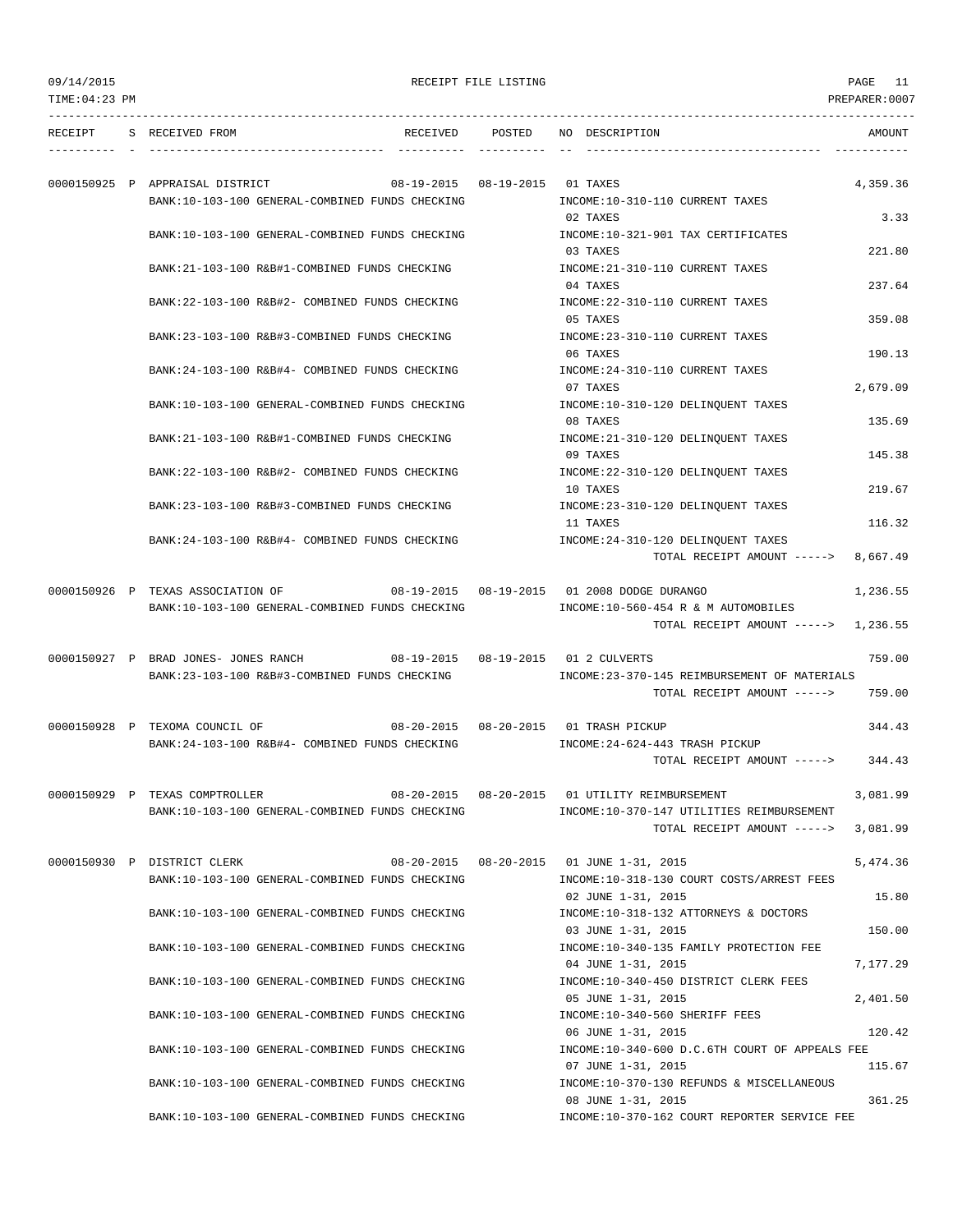TIME:04:23 PM PREPARER:0007 --------------------------------------------------------------------------------------------------------------------------------- RECEIPT S RECEIVED FROM THE RECEIVED POSTED NO DESCRIPTION THE RECEIVED AMOUNT ---------- - ----------------------------------- ---------- ---------- -- ----------------------------------- ----------- 0000150930 Continued 09 JUNE 1-31, 2015 23.36 BANK:10-103-100 GENERAL-COMBINED FUNDS CHECKING INCOME:10-370-163 ADM.OF COURT JUSTICE 10% SB 1417 10 JUNE 1-31, 2015 93.42 BANK:10-103-100 GENERAL-COMBINED FUNDS CHECKING INCOME:10-370-164 TIME PAYMENT FEE 40% SB 1417 11 JUNE 1-31, 2015 3.13 BANK:10-103-100 GENERAL-COMBINED FUNDS CHECKING INCOME:10-370-166 JUDICIAL SUPP.FEE(60 CENTS) 12 JUNE 1-31, 2015 32.78 BANK:10-103-100 GENERAL-COMBINED FUNDS CHECKING INCOME:10-370-167 JUROR REIMB.FEE 13 JUNE 1-31, 2015 410.00 BANK:10-103-100 GENERAL-COMBINED FUNDS CHECKING INCOME:10-370-450 DIST. CLK. PASSPORT PHOTO 14 JUNE 1-31, 2015 8.63 BANK:10-103-100 GENERAL-COMBINED FUNDS CHECKING INCOME:10-360-100 INTEREST EARNINGS 15 JUNE 1-31, 2015 171.74 BANK:11-103-100 C.H. SECURITY-COMBINED FUNDS CKING INCOME:11-340-650 DISTRICT CLERK FEES 16 JUNE 1-31, 2015 164.47 BANK:19-103-100 DIST.CLK.REC.MNGMT-COMB.FUNDS CKING INCOME:19-370-136 DIST.CLK.PRES.REC.FEE 17 JUNE 1-31, 2015 344.94 BANK:20-103-100 CO.OFF.REC.MNGMT-COMB. FUNDS CKING INCOME:20-370-135 CO.OFFICE REC.MNGMT.FEE 18 JUNE 1-31, 2015 313.63 BANK:34-103-100 DISTRICT CT.REC.ARCHIVE COMB.FUND C INCOME:34-370-450 DISTRICT CT.RECORDS ARCHIVE FEE 19 JUNE 1-31, 2015 842.92 BANK:35-103-100 LAW LIBRARY-COMBINED FUND CHECKING INCOME:35-340-450 DISTRICT CLERK FEES 20 JUNE 1-31, 2015 1,322.59 BANK:21-103-100 R&B#1-COMBINED FUNDS CHECKING INCOME:21-350-450 DISTRICT CLERK FINES 21 JUNE 1-31, 2015 1,417.01 BANK:22-103-100 R&B#2- COMBINED FUNDS CHECKING INCOME:22-350-450 DISTRICT CLERK FINES 22 JUNE 1-31, 2015 2,141.16 BANK:23-103-100 R&B#3-COMBINED FUNDS CHECKING INCOME:23-350-450 DISTRICT CLERK FINES 23 JUNE 1-31, 2015 1,133.73 BANK:24-103-100 R&B#4- COMBINED FUNDS CHECKING INCOME:24-350-450 DISTRICT CLERK FINES 24 JUNE 1-31, 2015 26.22 BANK:51-103-100 CO.& DIST.COURT TECHNOLOGY-COMB.FUN INCOME:51-370-440 CO.& DIST.CT.TECHNOLOGY FEE 25 JUNE 1-31, 2015 258.63 BANK:52-103-100 COURT RECORDS PRESERVATION-COMB.FUN INCOME:52-370-133 COURT RECORDS PRESERVATION FEE 26 JUNE 1-31, 2015 114.16 BANK:59-103-100 DRUG COURT-COMBINED FUNDS INCOME:59-370-425 DRUG COURT FEE TOTAL RECEIPT AMOUNT -----> 24,638.81 0000150931 P COMPTROLLER JUDICIARY 08-21-2015 08-21-2015 01 JUROR REIMBURSEMENT 5,542.00 BANK:10-103-100 GENERAL-COMBINED FUNDS CHECKING INCOME:10-370-139 STATE JUROR REIMB.FEE TOTAL RECEIPT AMOUNT -----> 5,542.00 0000150932 P SAM RAYBURN ISD 08-21-2015 08-21-2015 01 MAY 9, 2015 SPECIAL ELECTION 875.00 BANK:48-103-100 ELECTION EQUIP.FUND-COMBINED FUNDS INCOME:48-340-484 ELECTION REIMBURSEMENT 02 MAY 9, 2015 SPECIAL ELECTION 75.00 BANK:10-103-100 GENERAL-COMBINED FUNDS CHECKING INCOME:10-340-484 ELECTION REIMBURSEMENTS 03 MAY 9, 2015 SPECIAL ELECTION 3.75 BANK:10-103-100 GENERAL-COMBINED FUNDS CHECKING INCOME:10-404-430 BIDS AND NOTICES TOTAL RECEIPT AMOUNT -----> 953.75 0000150933 P JUVENILE PROBATION 08-21-2015 08-21-2015 01 PID-2128 DEFERRED PROS. FEES 10.00 BANK:87-103-187 CASH-JUVENILE PROBATION INCOME:87-340-575 JUVENILE PROBATION FEES TOTAL RECEIPT AMOUNT -----> 10.00 0000150934 U 08-21-2015 01 0.00 BANK:87-103-187 CASH-JUVENILE PROBATION INCOME:87-340-575 JUVENILE PROBATION FEES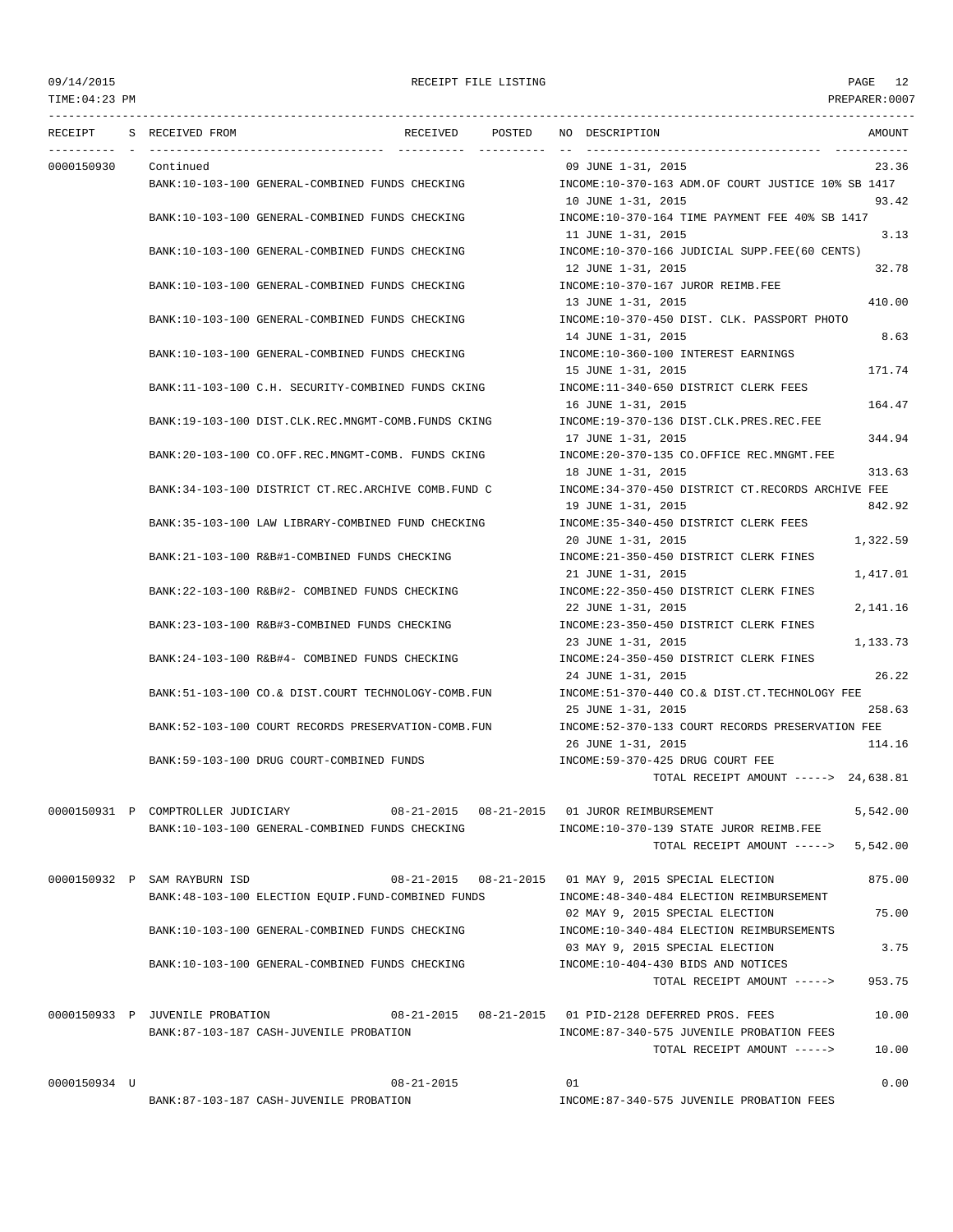|                      | RECEIPT S RECEIVED FROM                                                                                        |  | RECEIVED POSTED NO DESCRIPTION                                       | AMOUNT   |
|----------------------|----------------------------------------------------------------------------------------------------------------|--|----------------------------------------------------------------------|----------|
|                      |                                                                                                                |  |                                                                      |          |
| 0000150934 Continued | BANK:87-103-187 CASH-JUVENILE PROBATION                                                                        |  | 02<br>INCOME:87-340-575 JUVENILE PROBATION FEES                      | 0.00     |
|                      |                                                                                                                |  | 03                                                                   | 0.00     |
|                      | BANK:87-103-187 CASH-JUVENILE PROBATION                                                                        |  | INCOME:87-340-575 JUVENILE PROBATION FEES                            |          |
|                      |                                                                                                                |  | TOTAL RECEIPT AMOUNT ----->                                          | 0.00     |
|                      |                                                                                                                |  |                                                                      |          |
|                      | 0000150935 P CARPENTER'S BAIL BONDS 08-21-2015 08-21-2015 01 BOND FEES<br>BANK:13-103-113 SURETY BAIL BOND FEE |  | INCOME:13-345-113 SURETY BAIL BOND FEE                               | 120.00   |
|                      |                                                                                                                |  | TOTAL RECEIPT AMOUNT ----->                                          | 120.00   |
|                      |                                                                                                                |  |                                                                      |          |
|                      | 0000150936 P FANNIN COUNTY BAIL BONDS 08-21-2015 08-21-2015 01 BOND FEES                                       |  |                                                                      | 300.00   |
|                      | BANK:13-103-113 SURETY BAIL BOND FEE                                                                           |  | INCOME:13-345-113 SURETY BAIL BOND FEE                               |          |
|                      |                                                                                                                |  | TOTAL RECEIPT AMOUNT ----->                                          | 300.00   |
|                      | 0000150937 P BOND SUPERVISION                                                                                  |  | 08-21-2015  08-21-2015  01 WEEK 8/17/15 THRU 8/21/15                 | 870.00   |
|                      | BANK:10-103-100 GENERAL-COMBINED FUNDS CHECKING                                                                |  | INCOME:10-340-573 BOND SUPERVISION FEES                              |          |
|                      |                                                                                                                |  | TOTAL RECEIPT AMOUNT ----->                                          | 870.00   |
|                      |                                                                                                                |  |                                                                      |          |
|                      | 0000150938 P N-TEX SAND & GRAVEL                                                                               |  | 08-24-2015  08-24-2015  01 (3) CULVERTS                              | 450.00   |
|                      | BANK:21-103-100 R&B#1-COMBINED FUNDS CHECKING                                                                  |  | INCOME: 21-370-145 REIMBURSEMENT OF MATERIALS                        |          |
|                      |                                                                                                                |  | TOTAL RECEIPT AMOUNT ----->                                          | 450.00   |
|                      | 0000150939 P DISTRICT CLERK                                                                                    |  | $08-25-2015$ $08-25-2015$ $01$ JULY $1-31$ , 2015                    | 4,588.26 |
|                      | BANK:10-103-100 GENERAL-COMBINED FUNDS CHECKING                                                                |  | INCOME:10-318-130 COURT COSTS/ARREST FEES                            |          |
|                      |                                                                                                                |  | 02 JULY 1-31, 2015                                                   | 15.97    |
|                      | BANK:10-103-100 GENERAL-COMBINED FUNDS CHECKING                                                                |  | INCOME:10-318-132 ATTORNEYS & DOCTORS                                |          |
|                      |                                                                                                                |  | 03 JULY 1-31, 2015                                                   | 120.10   |
|                      | BANK:10-103-100 GENERAL-COMBINED FUNDS CHECKING                                                                |  | INCOME:10-340-135 FAMILY PROTECTION FEE<br>04 JULY 1-31, 2015        | 5,584.67 |
|                      | BANK:10-103-100 GENERAL-COMBINED FUNDS CHECKING                                                                |  | INCOME:10-340-450 DISTRICT CLERK FEES                                |          |
|                      |                                                                                                                |  | 05 JULY 1-31, 2015                                                   | 778.64   |
|                      | BANK:10-103-100 GENERAL-COMBINED FUNDS CHECKING                                                                |  | INCOME:10-340-560 SHERIFF FEES                                       |          |
|                      |                                                                                                                |  | 06 JULY 1-31, 2015                                                   | 96.56    |
|                      | BANK:10-103-100 GENERAL-COMBINED FUNDS CHECKING                                                                |  | INCOME:10-340-600 D.C.6TH COURT OF APPEALS FEE<br>07 JULY 1-31, 2015 | 289.71   |
|                      | BANK:10-103-100 GENERAL-COMBINED FUNDS CHECKING                                                                |  | INCOME:10-370-162 COURT REPORTER SERVICE FEE                         |          |
|                      |                                                                                                                |  | 08 JULY 1-31, 2015                                                   | 29.79    |
|                      | BANK: 10-103-100 GENERAL-COMBINED FUNDS CHECKING                                                               |  | INCOME:10-370-163 ADM.OF COURT JUSTICE 10% SB 1417                   |          |
|                      |                                                                                                                |  | 09 JULY 1-31, 2015                                                   | 119.19   |
|                      | BANK:10-103-100 GENERAL-COMBINED FUNDS CHECKING                                                                |  | INCOME:10-370-164 TIME PAYMENT FEE 40% SB 1417                       |          |
|                      | BANK:10-103-100 GENERAL-COMBINED FUNDS CHECKING                                                                |  | 10 JULY 1-31, 2015<br>INCOME:10-370-166 JUDICIAL SUPP.FEE(60 CENTS)  | 3.26     |
|                      |                                                                                                                |  | 11 JULY 1-31, 2015                                                   | 19.62    |
|                      | BANK:10-103-100 GENERAL-COMBINED FUNDS CHECKING                                                                |  | INCOME:10-370-167 JUROR REIMB.FEE                                    |          |
|                      |                                                                                                                |  | 12 JULY 1-31, 2015                                                   | 450.00   |
|                      | BANK:10-103-100 GENERAL-COMBINED FUNDS CHECKING                                                                |  | INCOME:10-370-450 DIST. CLK. PASSPORT PHOTO                          |          |
|                      |                                                                                                                |  | 13 JULY 1-31, 2015                                                   | 138.64   |
|                      | BANK:11-103-100 C.H. SECURITY-COMBINED FUNDS CKING                                                             |  | INCOME:11-340-650 DISTRICT CLERK FEES<br>14 JULY 1-31, 2015          | 177.11   |
|                      | BANK:19-103-100 DIST.CLK.REC.MNGMT-COMB.FUNDS CKING                                                            |  | INCOME:19-370-136 DIST.CLK.PRES.REC.FEE                              |          |
|                      |                                                                                                                |  | 15 JULY 1-31, 2015                                                   | 302.47   |
|                      | BANK:20-103-100 CO.OFF.REC.MNGMT-COMB. FUNDS CKING                                                             |  | INCOME: 20-370-135 CO.OFFICE REC.MNGMT.FEE                           |          |
|                      |                                                                                                                |  | 16 JULY 1-31, 2015                                                   | 273.15   |
|                      | BANK:34-103-100 DISTRICT CT.REC.ARCHIVE COMB.FUND C                                                            |  | INCOME: 34-370-450 DISTRICT CT.RECORDS ARCHIVE FEE                   |          |
|                      |                                                                                                                |  | 17 JULY 1-31, 2015                                                   | 675.99   |

BANK:35-103-100 LAW LIBRARY-COMBINED FUND CHECKING INCOME:35-340-450 DISTRICT CLERK FEES

09/14/2015 RECEIPT FILE LISTING PAGE 13

TIME:04:23 PM PREPARER:0007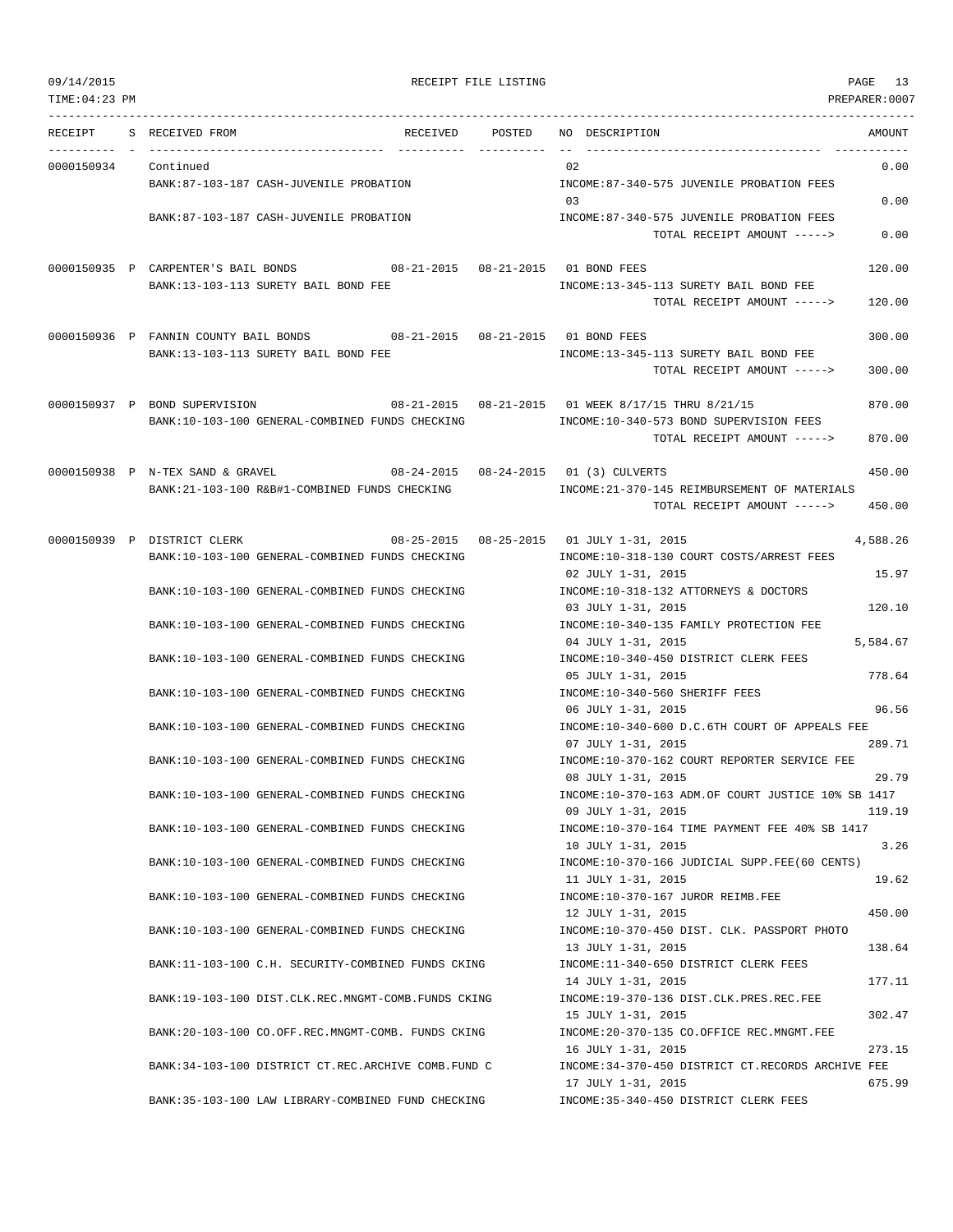## 09/14/2015 RECEIPT FILE LISTING PAGE 14

|                      | RECEIPT S RECEIVED FROM |                                                                        | RECEIVED POSTED NO DESCRIPTION                                                             | AMOUNT   |
|----------------------|-------------------------|------------------------------------------------------------------------|--------------------------------------------------------------------------------------------|----------|
| 0000150939           | Continued               |                                                                        | 18 JULY 1-31, 2015                                                                         | 1,203.27 |
|                      |                         | BANK:21-103-100 R&B#1-COMBINED FUNDS CHECKING                          | INCOME: 21-350-450 DISTRICT CLERK FINES                                                    |          |
|                      |                         |                                                                        | 19 JULY 1-31, 2015                                                                         | 1,289.18 |
|                      |                         | BANK: 22-103-100 R&B#2- COMBINED FUNDS CHECKING                        | INCOME: 22-350-450 DISTRICT CLERK FINES                                                    |          |
|                      |                         |                                                                        | 20 JULY 1-31, 2015                                                                         | 1,948.00 |
|                      |                         | BANK:23-103-100 R&B#3-COMBINED FUNDS CHECKING                          | INCOME: 23-350-450 DISTRICT CLERK FINES                                                    |          |
|                      |                         |                                                                        | 21 JULY 1-31, 2015                                                                         | 1,031.46 |
|                      |                         | BANK:24-103-100 R&B#4- COMBINED FUNDS CHECKING                         | INCOME: 24-350-450 DISTRICT CLERK FINES<br>22 JULY 1-31, 2015                              | 21.49    |
|                      |                         | BANK:51-103-100 CO.& DIST.COURT TECHNOLOGY-COMB.FUN                    | INCOME: 51-370-440 CO.& DIST.CT. TECHNOLOGY FEE                                            |          |
|                      |                         |                                                                        | 23 JULY 1-31, 2015                                                                         | 203.15   |
|                      |                         | BANK:52-103-100 COURT RECORDS PRESERVATION-COMB.FUN                    | INCOME: 52-370-133 COURT RECORDS PRESERVATION FEE                                          |          |
|                      |                         |                                                                        | 24 JULY 1-31, 2015                                                                         | 127.41   |
|                      |                         | BANK:59-103-100 DRUG COURT-COMBINED FUNDS                              | INCOME:59-370-425 DRUG COURT FEE                                                           |          |
|                      |                         |                                                                        | TOTAL RECEIPT AMOUNT -----> 19,487.09                                                      |          |
|                      |                         |                                                                        |                                                                                            |          |
| 0000150940 P TAX A/C |                         | BANK:10-103-100 GENERAL-COMBINED FUNDS CHECKING                        | 08-25-2015  08-25-2015  01 WEEK 8/7/15<br>INCOME:10-321-200 COMMISSIONS ON CAR REGIST      | 1.90     |
|                      |                         |                                                                        | 02 WEEK 8/7/15                                                                             | 2.20     |
|                      |                         | BANK:21-103-100 R&B#1-COMBINED FUNDS CHECKING                          | INCOME: 21-321-300 COUNTY'S ADDITIONAL \$10                                                |          |
|                      |                         |                                                                        | 03 WEEK 8/7/15                                                                             | 2.35     |
|                      |                         | BANK: 22-103-100 R&B#2- COMBINED FUNDS CHECKING                        | INCOME: 22-321-300 COUNTY'S ADDITIONAL \$10                                                |          |
|                      |                         |                                                                        | 04 WEEK 8/7/15                                                                             | 3.56     |
|                      |                         | BANK:23-103-100 R&B#3-COMBINED FUNDS CHECKING                          | INCOME:23-321-300 COUNTY'S ADDITIONAL \$10                                                 |          |
|                      |                         |                                                                        | 05 WEEK 8/7/15                                                                             | 1.89     |
|                      |                         | BANK:24-103-100 R&B#4- COMBINED FUNDS CHECKING                         | INCOME: 24-321-300 COUNTY'S ADDITIONAL \$10                                                |          |
|                      |                         |                                                                        | TOTAL RECEIPT AMOUNT ----->                                                                | 11.90    |
| 0000150941 P TAX A/C |                         |                                                                        | 08-25-2015  08-25-2015  01 WEEK 8/7/15  203 TITLES                                         | 1,015.00 |
|                      |                         | BANK:10-103-100 GENERAL-COMBINED FUNDS CHECKING                        | INCOME:10-321-250 COMMISSION ON CAR TITLES                                                 |          |
|                      |                         |                                                                        | TOTAL RECEIPT AMOUNT $--- 2$ 1,015.00                                                      |          |
|                      |                         |                                                                        |                                                                                            |          |
|                      |                         | 0000150942 P TAX A/C 608-25-2015 08-25-2015 01 WEEK 8/14/15 192 TITLES |                                                                                            | 960.00   |
|                      |                         | BANK:10-103-100 GENERAL-COMBINED FUNDS CHECKING                        | INCOME:10-321-250 COMMISSION ON CAR TITLES                                                 |          |
|                      |                         |                                                                        | TOTAL RECEIPT AMOUNT -----> 960.00                                                         |          |
| 0000150943 P TAX A/C |                         |                                                                        | 08-25-2015  08-25-2015  01 WEEK 8/7/15                                                     | 2,061.94 |
|                      |                         |                                                                        | BANK:10-103-100 GENERAL-COMBINED FUNDS CHECKING MOONE:10-321-200 COMMISSIONS ON CAR REGIST |          |
|                      |                         |                                                                        | 02 WEEK 8/7/15                                                                             | 1,695.42 |
|                      |                         | BANK: 21-103-100 R&B#1-COMBINED FUNDS CHECKING                         | INCOME: 21-321-300 COUNTY'S ADDITIONAL \$10                                                |          |
|                      |                         |                                                                        | 03 WEEK 8/7/15                                                                             | 1,816.48 |
|                      |                         | BANK: 22-103-100 R&B#2- COMBINED FUNDS CHECKING                        | INCOME: 22-321-300 COUNTY'S ADDITIONAL \$10                                                |          |
|                      |                         |                                                                        | 04 WEEK 8/7/15                                                                             | 2,744.76 |
|                      |                         | BANK: 23-103-100 R&B#3-COMBINED FUNDS CHECKING                         | INCOME: 23-321-300 COUNTY'S ADDITIONAL \$10<br>05 WEEK 8/7/15                              | 1,453.34 |
|                      |                         | BANK:24-103-100 R&B#4- COMBINED FUNDS CHECKING                         | INCOME: 24-321-300 COUNTY'S ADDITIONAL \$10                                                |          |
|                      |                         |                                                                        | TOTAL RECEIPT AMOUNT ----->                                                                | 9,771.94 |
|                      |                         |                                                                        |                                                                                            |          |
| 0000150944 P TAX A/C |                         |                                                                        | 08-25-2015  08-25-2015  01 WEEK 8/14/15                                                    | 1,755.90 |
|                      |                         | BANK:10-103-100 GENERAL-COMBINED FUNDS CHECKING                        | INCOME:10-321-200 COMMISSIONS ON CAR REGIST                                                |          |
|                      |                         |                                                                        | 02 WEEK 8/14/15                                                                            | 1,284.22 |
|                      |                         | BANK: 21-103-100 R&B#1-COMBINED FUNDS CHECKING                         | INCOME: 21-321-300 COUNTY'S ADDITIONAL \$10                                                |          |
|                      |                         | BANK: 22-103-100 R&B#2- COMBINED FUNDS CHECKING                        | 03 WEEK 8/14/15<br>INCOME: 22-321-300 COUNTY'S ADDITIONAL \$10                             | 1,375.90 |
|                      |                         |                                                                        | 04 WEEK 8/14/15                                                                            | 2,079.04 |
|                      |                         | BANK: 23-103-100 R&B#3-COMBINED FUNDS CHECKING                         | INCOME: 23-321-300 COUNTY'S ADDITIONAL \$10                                                |          |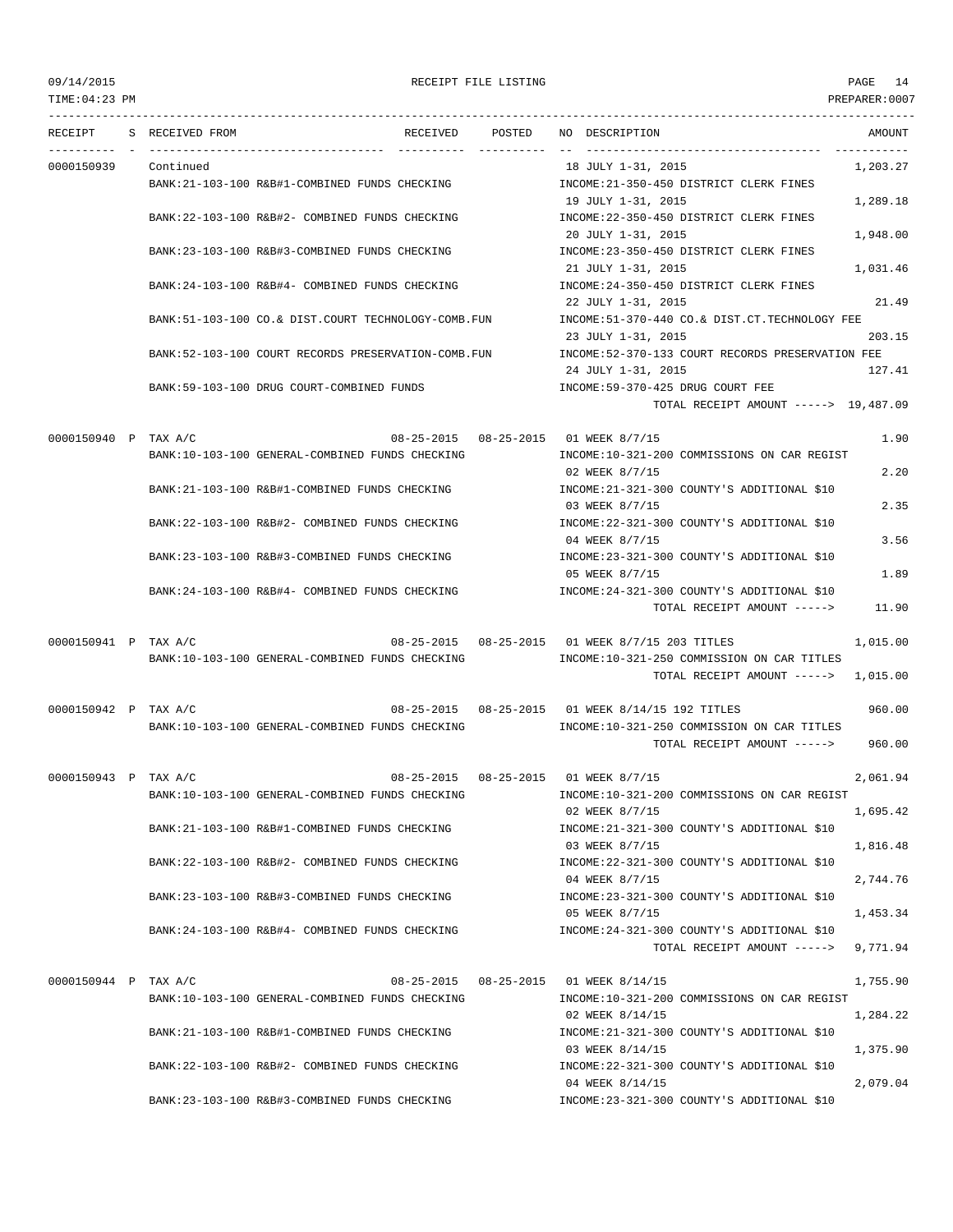TOTAL RECEIPT AMOUNT -----> 125.00

TIME:04:23 PM PREPARER:0007 --------------------------------------------------------------------------------------------------------------------------------- RECEIPT S RECEIVED FROM THE RECEIVED POSTED NO DESCRIPTION THE RECEIVED AMOUNT ---------- - ----------------------------------- ---------- ---------- -- ----------------------------------- ----------- 0000150944 Continued 1.100.84 BANK:24-103-100 R&B#4- COMBINED FUNDS CHECKING INCOME:24-321-300 COUNTY'S ADDITIONAL \$10 TOTAL RECEIPT AMOUNT -----> 7,595.90 0000150945 P TAX A/C 6 (3.80) 08-25-2015 08-25-2015 01 WEEK 8/14/15 BANK:10-103-100 GENERAL-COMBINED FUNDS CHECKING INCOME:10-321-200 COMMISSIONS ON CAR REGIST 02 WEEK 8/14/15 4.40 BANK:21-103-100 R&B#1-COMBINED FUNDS CHECKING INCOME:21-321-300 COUNTY'S ADDITIONAL \$10 03 WEEK 8/14/15 4.71 BANK:22-103-100 R&B#2- COMBINED FUNDS CHECKING INCOME:22-321-300 COUNTY'S ADDITIONAL \$10 04 WEEK 8/14/15 7.12 BANK:23-103-100 R&B#3-COMBINED FUNDS CHECKING INCOME:23-321-300 COUNTY'S ADDITIONAL \$10 05 WEEK 8/14/15 3.77 BANK:24-103-100 R&B#4- COMBINED FUNDS CHECKING INCOME:24-321-300 COUNTY'S ADDITIONAL \$10 TOTAL RECEIPT AMOUNT -----> 23.80 0000150946 P AMERICAN TOWER 08-26-2015 08-26-2015 01 SEPT. 2015 TOWER RENTAL 925.75 BANK:10-103-100 GENERAL-COMBINED FUNDS CHECKING INCOME:10-370-115 RENT- VERIZON TOWER TOTAL RECEIPT AMOUNT -----> 925.75 0000150947 P OAKWOOD CEMETERY ASSOC. 08-26-2015 08-26-2015 01 CULVERT 350.00 BANK: 23-103-100 R&B#3-COMBINED FUNDS CHECKING INCOME: 23-370-145 REIMBURSEMENT OF MATERIALS TOTAL RECEIPT AMOUNT -----> 350.00 0000150948 P APPRAISAL DISTRICT 08-26-2015 08-26-2015 01 TAXES 3,695.54 BANK:10-103-100 GENERAL-COMBINED FUNDS CHECKING INCOME:10-310-110 CURRENT TAXES 02 TAXES 188.03 BANK:21-103-100 R&B#1-COMBINED FUNDS CHECKING INCOME:21-310-110 CURRENT TAXES 03 TAXES 201.45 BANK:22-103-100 R&B#2- COMBINED FUNDS CHECKING INCOME:22-310-110 CURRENT TAXES 04 TAXES 304.40 BANK:23-103-100 R&B#3-COMBINED FUNDS CHECKING INCOME:23-310-110 CURRENT TAXES 05 TAXES 161.18 BANK:24-103-100 R&B#4- COMBINED FUNDS CHECKING INCOME:24-310-110 CURRENT TAXES 06 TAXES 2,283.85 BANK:10-103-100 GENERAL-COMBINED FUNDS CHECKING INCOME:10-310-120 DELINQUENT TAXES 07 TAXES 115.13 BANK:21-103-100 R&B#1-COMBINED FUNDS CHECKING INCOME:21-310-120 DELINQUENT TAXES 08 TAXES 123.35 BANK:22-103-100 R&B#2- COMBINED FUNDS CHECKING INCOME:22-310-120 DELINQUENT TAXES 09 TAXES 186.39 BANK:23-103-100 R&B#3-COMBINED FUNDS CHECKING INCOME:23-310-120 DELINQUENT TAXES 10 TAXES 98.70 BANK:24-103-100 R&B#4- COMBINED FUNDS CHECKING INCOME:24-310-120 DELINOUENT TAXES TOTAL RECEIPT AMOUNT -----> 7,358.02 0000150949 P CITY OF LADONIA 08-27-2015 08-27-2015 01 FUEL REIMBURSEMENT 32.04 BANK:23-103-100 R&B#3-COMBINED FUNDS CHECKING INCOME:23-370-145 REIMBURSEMENT OF MATERIALS TOTAL RECEIPT AMOUNT -----> 32.04 0000150950 P DIST. COURTS- COMPTROLLER 08-27-2015 08-27-2015 01 CONST. JUDGE'S SUPP. 2,153.42 BANK:10-103-100 GENERAL-COMBINED FUNDS CHECKING INCOME:10-370-144 CO. JUDGE COURT FEES SALARY REIMB. TOTAL RECEIPT AMOUNT -----> 2,153.42 0000150951 P FANNIN COUNTY BAIL BONDS 08-27-2015 08-27-2015 01 SETTLEMENT AGREEMENT 125.00 BANK:10-103-100 GENERAL-COMBINED FUNDS CHECKING INCOME:10-352-201 BOND FORFEITURES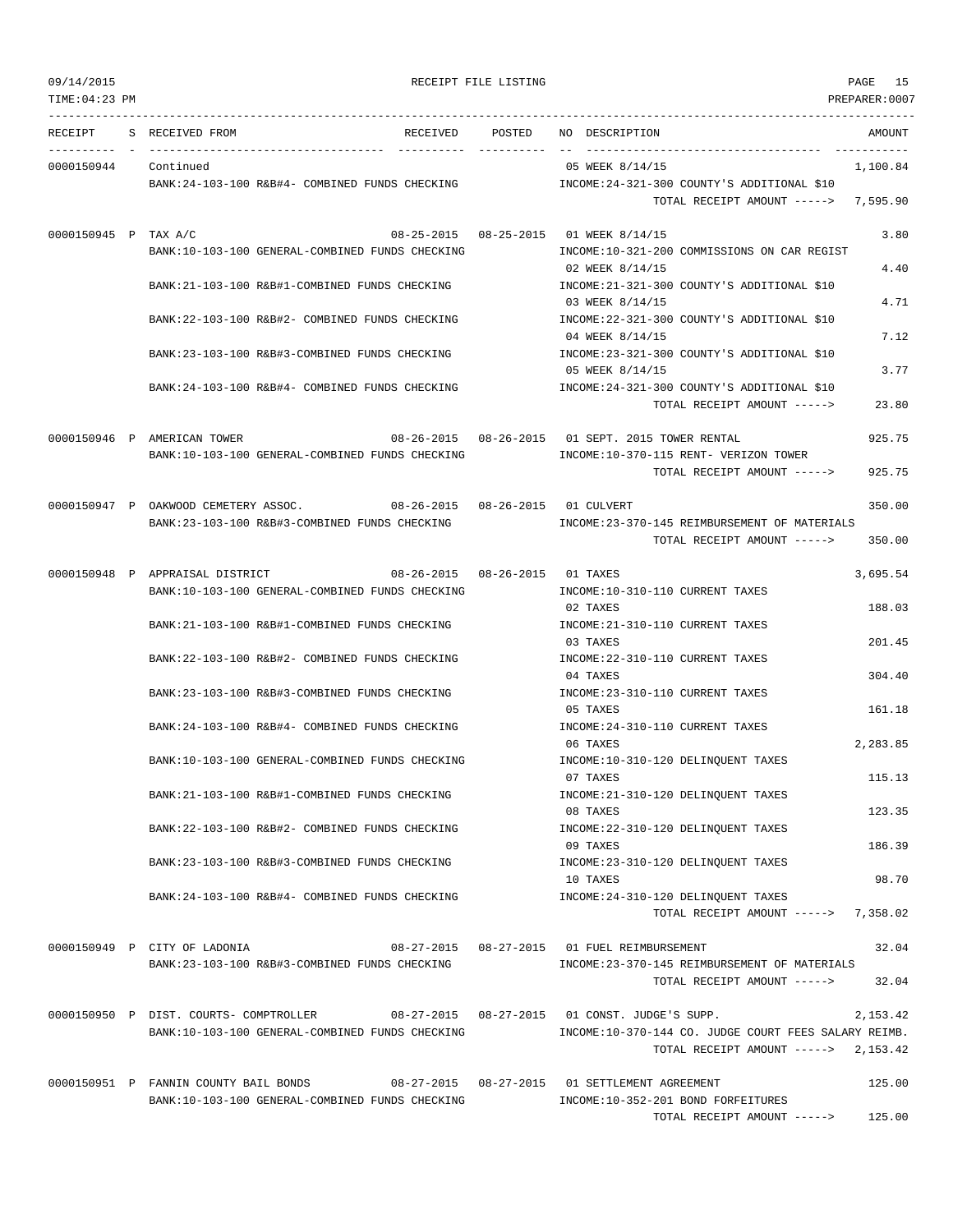| 09/14/2015<br>TIME: 04:23 PM |                                                                                                                                              | RECEIPT FILE LISTING | PAGE<br>16<br>PREPARER:0007                                                                                                                                                                              |
|------------------------------|----------------------------------------------------------------------------------------------------------------------------------------------|----------------------|----------------------------------------------------------------------------------------------------------------------------------------------------------------------------------------------------------|
| RECEIPT                      | S RECEIVED FROM<br>RECEIVED                                                                                                                  | POSTED               | NO DESCRIPTION<br>AMOUNT                                                                                                                                                                                 |
|                              | 0000150952 P COMPTROLLER OF PUBLIC<br>BANK:10-103-100 GENERAL-COMBINED FUNDS CHECKING                                                        |                      | 605.00<br>INCOME:10-425-465 PHYSICAL EVID. ANALYSES<br>605.00<br>TOTAL RECEIPT AMOUNT ----->                                                                                                             |
|                              | 0000150953 P JOE BILL WHITE<br>08-28-2015  08-28-2015  01 CULVERT<br>BANK: 21-103-100 R&B#1-COMBINED FUNDS CHECKING                          |                      | 229.50<br>INCOME: 21-370-145 REIMBURSEMENT OF MATERIALS<br>TOTAL RECEIPT AMOUNT -----><br>229.50                                                                                                         |
|                              | 0000150954 P BRAD LACY CONSTRUTION 08-28-2015 08-28-2015 01 CULVERT<br>BANK:21-103-100 R&B#1-COMBINED FUNDS CHECKING                         |                      | 329.50<br>INCOME: 21-370-145 REIMBURSEMENT OF MATERIALS<br>329.50<br>TOTAL RECEIPT AMOUNT ----->                                                                                                         |
|                              | 0000150955 P COMPTROLLER OF PUBLIC ACCTS. 08-28-2015 08-28-2015 01 RANDOLPH GRANT #713169<br>BANK: 93-103-909 CASH- #713169 RANDOLPH         |                      | 17,467.00<br>INCOME: 93-330-909 GRANT #713169 RANDOLPH<br>TOTAL RECEIPT AMOUNT -----> 17,467.00                                                                                                          |
| 0000150956 P SECURUS         | BANK:10-103-100 GENERAL-COMBINED FUNDS CHECKING                                                                                              |                      | 08-28-2015  08-28-2015  01 JULY  2015  COMMISSIONS<br>8,535.54<br>INCOME:10-319-420 JAIL PAY PHONE COMMISSION<br>TOTAL RECEIPT AMOUNT -----><br>8,535.54                                                 |
|                              | 0000150957 P BOND SUPERVISION<br>BANK:10-103-100 GENERAL-COMBINED FUNDS CHECKING                                                             |                      | 08-28-2015 08-28-2015 01 WEEK OF 8/24/15 THRU 8/28/15<br>995.00<br>INCOME:10-340-573 BOND SUPERVISION FEES<br>995.00<br>TOTAL RECEIPT AMOUNT ----->                                                      |
|                              | $08 - 28 - 2015$<br>0000150958 P MILLARD PURDY<br>BANK: 22-103-100 R&B#2- COMBINED FUNDS CHECKING                                            | $08 - 28 - 2015$     | 01 CULVERT<br>229.50<br>INCOME: 22-370-145 REIMBURSEMENT OF MATERIALS<br>229.50<br>TOTAL RECEIPT AMOUNT ----->                                                                                           |
|                              | 0000150959 P THE AMERICAN BOTTLING COMP.<br>BANK:10-103-100 GENERAL-COMBINED FUNDS CHECKING                                                  |                      | 08-31-2015  08-31-2015  01 DR. PEPPER COMMISSIONS<br>20.00<br>INCOME:10-370-510 DR. PEPPER COMMISSION<br>TOTAL RECEIPT AMOUNT -----><br>20.00                                                            |
|                              | 08-31-2015  08-31-2015  01 CULVERT<br>0000150960 P DAVID W. WHITE<br>BANK: 21-103-100 R&B#1-COMBINED FUNDS CHECKING                          |                      | 277.50<br>INCOME: 21-370-145 REIMBURSEMENT OF MATERIALS<br>277.50<br>TOTAL RECEIPT AMOUNT ----->                                                                                                         |
|                              | 0000150961 P COMMUNITY HEALTH SERVICES<br>BANK:10-103-100 GENERAL-COMBINED FUNDS CHECKING<br>BANK:10-103-100 GENERAL-COMBINED FUNDS CHECKING |                      | 46.73<br>08-31-2015  08-31-2015  01 FY 2015  ACCT. REIMBURSEMENT<br>INCOME:10-645-418 FED. QUALIFIED HEALTH CENTER<br>33.27<br>02 FY 2015 REIMBUSEMENT<br>INCOME:10-645-418 FED. QUALIFIED HEALTH CENTER |
| 0000150962 P T.J.J.D.        |                                                                                                                                              |                      | TOTAL RECEIPT AMOUNT -----><br>80.00<br>08-31-2015  08-31-2015  01 REIMBUSEMENT POSTAGE<br>15.52                                                                                                         |
|                              | BANK:10-103-100 GENERAL-COMBINED FUNDS CHECKING                                                                                              |                      | INCOME:10-575-311 POSTAGE<br>15.52<br>TOTAL RECEIPT AMOUNT ----->                                                                                                                                        |
| 0000150963 P T.J.J.D.        | BANK:10-103-100 GENERAL-COMBINED FUNDS CHECKING                                                                                              |                      | 48.07<br>INCOME:10-575-420 TELEPHONE<br>TOTAL RECEIPT AMOUNT -----><br>48.07                                                                                                                             |

REPORT TOTAL 388,484.30